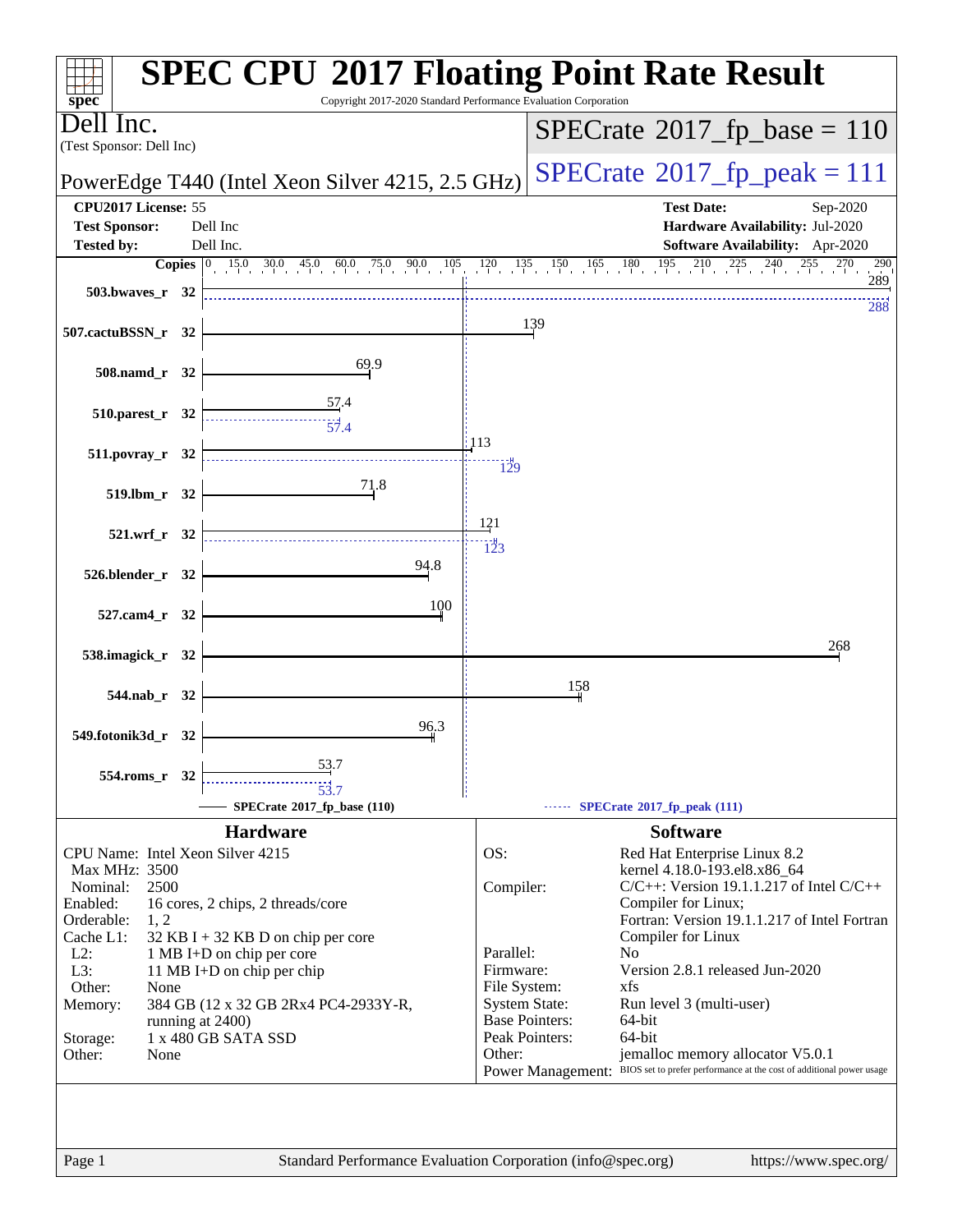| <b>SPEC CPU®2017 Floating Point Rate Result</b>         |                                                                                               |                |              |                |              |                |              |               |                |              |                   |              |                                        |              |
|---------------------------------------------------------|-----------------------------------------------------------------------------------------------|----------------|--------------|----------------|--------------|----------------|--------------|---------------|----------------|--------------|-------------------|--------------|----------------------------------------|--------------|
|                                                         | Copyright 2017-2020 Standard Performance Evaluation Corporation<br>$\overline{\text{spec}^*}$ |                |              |                |              |                |              |               |                |              |                   |              |                                        |              |
| Dell Inc.<br>$SPECTate$ <sup>®</sup> 2017_fp_base = 110 |                                                                                               |                |              |                |              |                |              |               |                |              |                   |              |                                        |              |
| (Test Sponsor: Dell Inc)                                |                                                                                               |                |              |                |              |                |              |               |                |              |                   |              |                                        |              |
|                                                         |                                                                                               |                |              |                |              |                |              |               |                |              |                   |              |                                        |              |
| PowerEdge T440 (Intel Xeon Silver 4215, 2.5 GHz)        |                                                                                               |                |              |                |              |                |              |               |                |              |                   |              | $SPECTate@2017_fp\_peak = 111$         |              |
| CPU2017 License: 55                                     |                                                                                               |                |              |                |              |                |              |               |                |              | <b>Test Date:</b> |              | Sep-2020                               |              |
| <b>Test Sponsor:</b>                                    | Dell Inc                                                                                      |                |              |                |              |                |              |               |                |              |                   |              | Hardware Availability: Jul-2020        |              |
| <b>Tested by:</b>                                       | Dell Inc.                                                                                     |                |              |                |              |                |              |               |                |              |                   |              | <b>Software Availability:</b> Apr-2020 |              |
| <b>Results Table</b>                                    |                                                                                               |                |              |                |              |                |              |               |                |              |                   |              |                                        |              |
|                                                         |                                                                                               |                |              | <b>Base</b>    |              |                |              | <b>Peak</b>   |                |              |                   |              |                                        |              |
| <b>Benchmark</b>                                        | <b>Copies</b>                                                                                 | <b>Seconds</b> | <b>Ratio</b> | <b>Seconds</b> | <b>Ratio</b> | <b>Seconds</b> | <b>Ratio</b> | <b>Copies</b> | <b>Seconds</b> | <b>Ratio</b> | <b>Seconds</b>    | <b>Ratio</b> | <b>Seconds</b>                         | <b>Ratio</b> |
| 503.bwaves_r                                            | 32                                                                                            | 1111           | 289          | 1111           | 289          |                |              | 32            | 1113           | 288          | 1113              | 288          |                                        |              |
| 507.cactuBSSN_r                                         | 32                                                                                            | 291            | 139          | 291            | 139          |                |              | 32            | 291            | 139          | 291               | 139          |                                        |              |
| $508$ .namd_r                                           | 32                                                                                            | 433            | 70.3         | 435            | 69.9         |                |              | 32            | 433            | 70.3         | 435               | 69.9         |                                        |              |
| 510.parest_r                                            | 32                                                                                            | 1457           | 57.4         | 1454           | 57.6         |                |              | 32            | 1459           | 57.4         | 1457              | 57.4         |                                        |              |
| 511.povray_r                                            | 32                                                                                            | 663            | 113          | 661            | 113          |                |              | 32            | 578            | 129          | 573               | 130          |                                        |              |
| 519.lbm r                                               | 32                                                                                            | 470            | 71.8         | 469            | 71.9         |                |              | 32            | 470            | 71.8         | 469               | 71.9         |                                        |              |
| 521.wrf r                                               | 32                                                                                            | 594            | 121          | 594            | 121          |                |              | 32            | 585            | 123          | 580               | 124          |                                        |              |
| 526.blender r                                           | 32                                                                                            | 514            | 94.9         | 514            | 94.8         |                |              | 32            | 514            | 94.9         | 514               | 94.8         |                                        |              |
| 527.cam4 r                                              | 32                                                                                            | <u>559</u>     | <b>100</b>   | 556            | 101          |                |              | 32            | 559            | <b>100</b>   | 556               | 101          |                                        |              |
| 538.imagick_r                                           | 32                                                                                            | 297            | 268          | 297            | 268          |                |              | 32            | 297            | 268          | 297               | 268          |                                        |              |
| 544.nab_r                                               | 32                                                                                            | 341            | 158          | 339            | 159          |                |              | 32            | 341            | 158          | 339               | 159          |                                        |              |
| 549.fotonik3d_r                                         | 32                                                                                            | 1285           | 97.0         | 1295           | 96.3         |                |              | 32            | 1285           | 97.0         | 1295              | 96.3         |                                        |              |
| 554.roms_r                                              | 32                                                                                            | 946            | 53.7         | 946            | 53.8         |                |              | 32            | 946            | 53.7         | 946               | 53.8         |                                        |              |

**[SPECrate](http://www.spec.org/auto/cpu2017/Docs/result-fields.html#SPECrate2017fpbase)[2017\\_fp\\_base =](http://www.spec.org/auto/cpu2017/Docs/result-fields.html#SPECrate2017fpbase) 110**

**[SPECrate](http://www.spec.org/auto/cpu2017/Docs/result-fields.html#SPECrate2017fppeak)[2017\\_fp\\_peak =](http://www.spec.org/auto/cpu2017/Docs/result-fields.html#SPECrate2017fppeak) 111**

Results appear in the [order in which they were run.](http://www.spec.org/auto/cpu2017/Docs/result-fields.html#RunOrder) Bold underlined text [indicates a median measurement.](http://www.spec.org/auto/cpu2017/Docs/result-fields.html#Median)

## **[Compiler Notes](http://www.spec.org/auto/cpu2017/Docs/result-fields.html#CompilerNotes)**

The inconsistent Compiler version information under Compiler Version section is due to a discrepancy in Intel Compiler. The correct version of C/C++ compiler is: Version 19.1.1.217 Build 20200306 Compiler for Linux The correct version of Fortran compiler is: Version 19.1.1.217 Build 20200306 Compiler for Linux

## **[Submit Notes](http://www.spec.org/auto/cpu2017/Docs/result-fields.html#SubmitNotes)**

 The numactl mechanism was used to bind copies to processors. The config file option 'submit' was used to generate numactl commands to bind each copy to a specific processor. For details, please see the config file.

## **[Operating System Notes](http://www.spec.org/auto/cpu2017/Docs/result-fields.html#OperatingSystemNotes)**

Stack size set to unlimited using "ulimit -s unlimited"

## **[Environment Variables Notes](http://www.spec.org/auto/cpu2017/Docs/result-fields.html#EnvironmentVariablesNotes)**

Environment variables set by runcpu before the start of the run: LD\_LIBRARY\_PATH = "/home/cpu2017-ic19.1u1/lib/intel64:/home/cpu2017-ic19.1u1/je5.0.1-64" MALLOC\_CONF = "retain:true"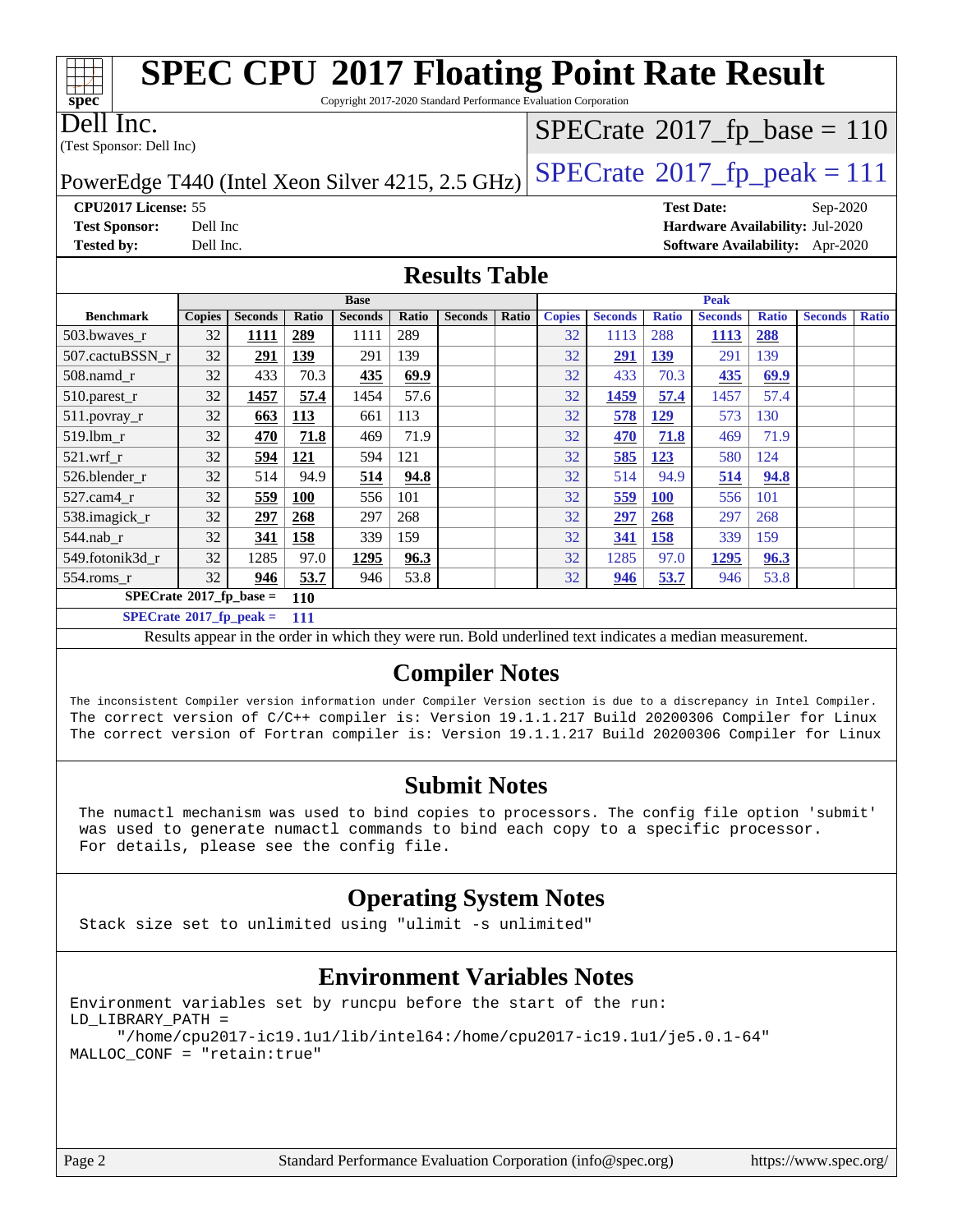

Copyright 2017-2020 Standard Performance Evaluation Corporation

(Test Sponsor: Dell Inc) Dell Inc.

 $SPECTate$ <sup>®</sup>[2017\\_fp\\_base =](http://www.spec.org/auto/cpu2017/Docs/result-fields.html#SPECrate2017fpbase) 110

PowerEdge T440 (Intel Xeon Silver 4215, 2.5 GHz)  $\text{SPECrate}^{\circ}2017$  $\text{SPECrate}^{\circ}2017$  $\text{SPECrate}^{\circ}2017$  fp peak = 111

**[CPU2017 License:](http://www.spec.org/auto/cpu2017/Docs/result-fields.html#CPU2017License)** 55 **[Test Date:](http://www.spec.org/auto/cpu2017/Docs/result-fields.html#TestDate)** Sep-2020

**[Test Sponsor:](http://www.spec.org/auto/cpu2017/Docs/result-fields.html#TestSponsor)** Dell Inc **[Hardware Availability:](http://www.spec.org/auto/cpu2017/Docs/result-fields.html#HardwareAvailability)** Jul-2020 **[Tested by:](http://www.spec.org/auto/cpu2017/Docs/result-fields.html#Testedby)** Dell Inc. **[Software Availability:](http://www.spec.org/auto/cpu2017/Docs/result-fields.html#SoftwareAvailability)** Apr-2020

### **[General Notes](http://www.spec.org/auto/cpu2017/Docs/result-fields.html#GeneralNotes)**

 Binaries compiled on a system with 1x Intel Core i9-7980XE CPU + 64GB RAM memory using Redhat Enterprise Linux 8.0 NA: The test sponsor attests, as of date of publication, that CVE-2017-5754 (Meltdown) is mitigated in the system as tested and documented. Yes: The test sponsor attests, as of date of publication, that CVE-2017-5753 (Spectre variant 1) is mitigated in the system as tested and documented. Yes: The test sponsor attests, as of date of publication, that CVE-2017-5715 (Spectre variant 2) is mitigated in the system as tested and documented. jemalloc, a general purpose malloc implementation built with the RedHat Enterprise 7.5, and the system compiler gcc 4.8.5 sources available from jemalloc.net or<https://github.com/jemalloc/jemalloc/releases> **[Platform Notes](http://www.spec.org/auto/cpu2017/Docs/result-fields.html#PlatformNotes)** BIOS settings: Virtualization Technology disabled System Profile set to Custom CPU Performance set to Maximum Performance C States set to Autonomous C1E disabled Uncore Frequency set to Dynamic Energy Efficiency Policy set to Performance Memory Patrol Scrub set to standard Logical Processor enabled CPU Interconnect Bus Link Power Management disabled PCI ASPM L1 Link Power Management disabled UPI Prefetch enabled LLC Prefetch disabled Dead Line LLC Alloc enabled Directory AtoS disabled Sysinfo program /home/cpu2017-ic19.1u1/bin/sysinfo Rev: r6365 of 2019-08-21 295195f888a3d7edb1e6e46a485a0011 running on RHEL-8-2-SUT Mon Sep 14 21:10:21 2020 SUT (System Under Test) info as seen by some common utilities. For more information on this section, see <https://www.spec.org/cpu2017/Docs/config.html#sysinfo> From /proc/cpuinfo model name : Intel(R) Xeon(R) Silver 4215 CPU @ 2.50GHz 2 "physical id"s (chips) 32 "processors" cores, siblings (Caution: counting these is hw and system dependent. The following excerpts from /proc/cpuinfo might not be reliable. Use with caution.) cpu cores : 8 **(Continued on next page)**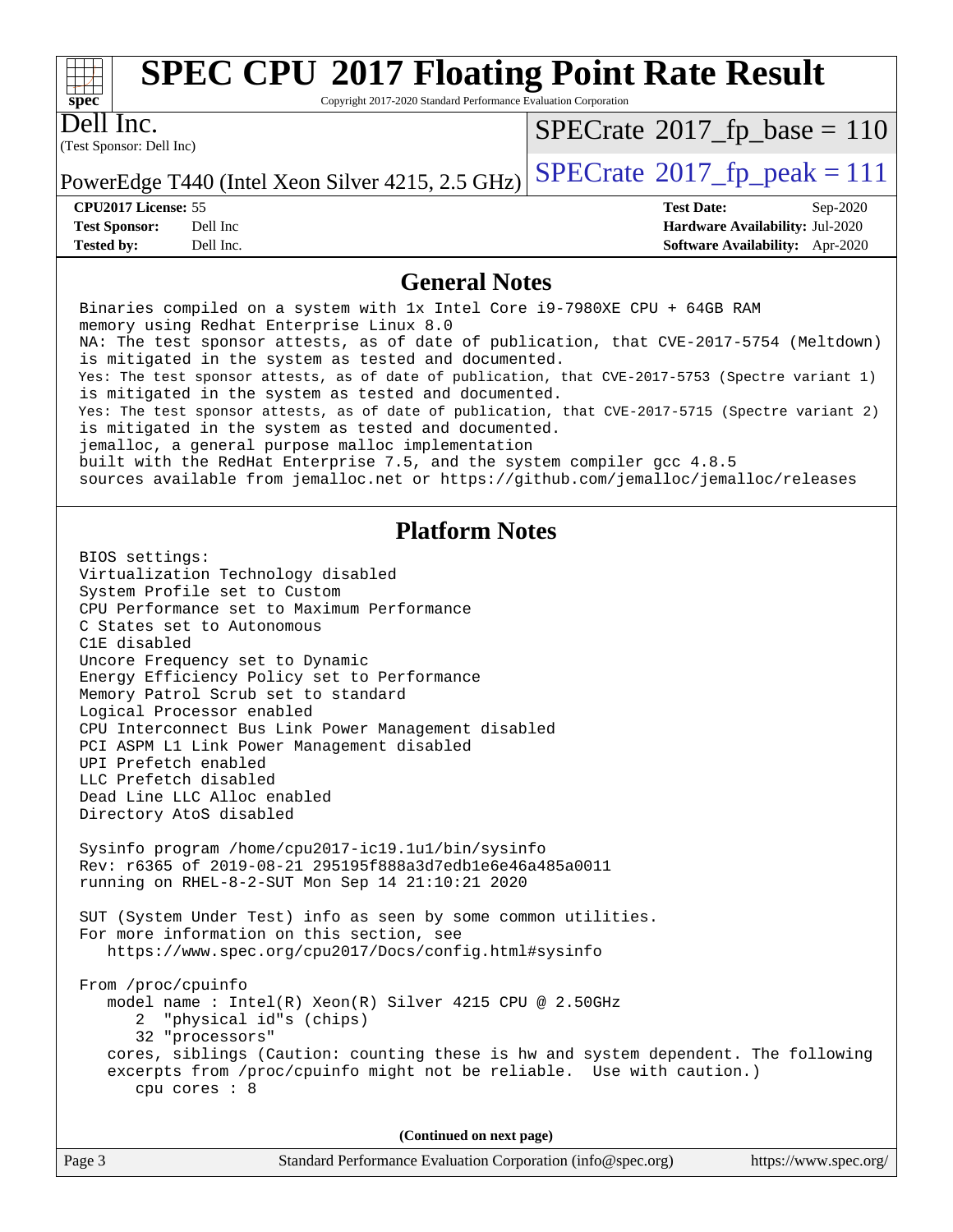| $spec^*$                                                                                                                                                                                                                                                                                                                                              | Copyright 2017-2020 Standard Performance Evaluation Corporation | <b>SPEC CPU®2017 Floating Point Rate Result</b>                                                                                                                                                                                                   |                       |  |  |
|-------------------------------------------------------------------------------------------------------------------------------------------------------------------------------------------------------------------------------------------------------------------------------------------------------------------------------------------------------|-----------------------------------------------------------------|---------------------------------------------------------------------------------------------------------------------------------------------------------------------------------------------------------------------------------------------------|-----------------------|--|--|
| Dell Inc.<br>(Test Sponsor: Dell Inc)                                                                                                                                                                                                                                                                                                                 |                                                                 | $SPECrate^{\circ}2017_fp\_base = 110$                                                                                                                                                                                                             |                       |  |  |
| PowerEdge T440 (Intel Xeon Silver 4215, 2.5 GHz)                                                                                                                                                                                                                                                                                                      |                                                                 | $SPECrate^{\circledcirc}2017_fp\_peak = 111$                                                                                                                                                                                                      |                       |  |  |
| CPU2017 License: 55                                                                                                                                                                                                                                                                                                                                   |                                                                 | <b>Test Date:</b>                                                                                                                                                                                                                                 | Sep-2020              |  |  |
| Dell Inc<br><b>Test Sponsor:</b>                                                                                                                                                                                                                                                                                                                      |                                                                 | Hardware Availability: Jul-2020                                                                                                                                                                                                                   |                       |  |  |
| <b>Tested by:</b><br>Dell Inc.                                                                                                                                                                                                                                                                                                                        |                                                                 | Software Availability: Apr-2020                                                                                                                                                                                                                   |                       |  |  |
|                                                                                                                                                                                                                                                                                                                                                       | <b>Platform Notes (Continued)</b>                               |                                                                                                                                                                                                                                                   |                       |  |  |
| siblings : 16<br>physical 0: cores 0 1 2 3 4 5 6 7<br>physical 1: cores 0 1 2 3 4 5 6 7                                                                                                                                                                                                                                                               |                                                                 |                                                                                                                                                                                                                                                   |                       |  |  |
| From lscpu:                                                                                                                                                                                                                                                                                                                                           |                                                                 |                                                                                                                                                                                                                                                   |                       |  |  |
| Architecture:                                                                                                                                                                                                                                                                                                                                         | x86_64                                                          |                                                                                                                                                                                                                                                   |                       |  |  |
| $CPU$ op-mode( $s$ ):<br>Byte Order:                                                                                                                                                                                                                                                                                                                  | $32$ -bit, $64$ -bit<br>Little Endian                           |                                                                                                                                                                                                                                                   |                       |  |  |
| CPU(s):                                                                                                                                                                                                                                                                                                                                               | 32                                                              |                                                                                                                                                                                                                                                   |                       |  |  |
| On-line CPU(s) list: $0-31$                                                                                                                                                                                                                                                                                                                           |                                                                 |                                                                                                                                                                                                                                                   |                       |  |  |
| Thread(s) per core:<br>Core(s) per socket:                                                                                                                                                                                                                                                                                                            | 2<br>8                                                          |                                                                                                                                                                                                                                                   |                       |  |  |
| Socket(s):                                                                                                                                                                                                                                                                                                                                            | 2                                                               |                                                                                                                                                                                                                                                   |                       |  |  |
| NUMA $node(s):$                                                                                                                                                                                                                                                                                                                                       | 2                                                               |                                                                                                                                                                                                                                                   |                       |  |  |
| Vendor ID:                                                                                                                                                                                                                                                                                                                                            | GenuineIntel                                                    |                                                                                                                                                                                                                                                   |                       |  |  |
| CPU family:<br>Model:                                                                                                                                                                                                                                                                                                                                 | 6<br>85                                                         |                                                                                                                                                                                                                                                   |                       |  |  |
| Model name:                                                                                                                                                                                                                                                                                                                                           | $Intel(R) Xeon(R) Silver 4215 CPU @ 2.50GHz$                    |                                                                                                                                                                                                                                                   |                       |  |  |
| Stepping:                                                                                                                                                                                                                                                                                                                                             | 6                                                               |                                                                                                                                                                                                                                                   |                       |  |  |
| CPU MHz:                                                                                                                                                                                                                                                                                                                                              | 2773.882                                                        |                                                                                                                                                                                                                                                   |                       |  |  |
| CPU max MHz:<br>CPU min MHz:                                                                                                                                                                                                                                                                                                                          | 3500.0000<br>1000.0000                                          |                                                                                                                                                                                                                                                   |                       |  |  |
| BogoMIPS:                                                                                                                                                                                                                                                                                                                                             | 5000.00                                                         |                                                                                                                                                                                                                                                   |                       |  |  |
| Virtualization:                                                                                                                                                                                                                                                                                                                                       | $VT - x$                                                        |                                                                                                                                                                                                                                                   |                       |  |  |
| L1d cache:                                                                                                                                                                                                                                                                                                                                            | 32K                                                             |                                                                                                                                                                                                                                                   |                       |  |  |
| Lli cache:<br>L2 cache:                                                                                                                                                                                                                                                                                                                               | 32K<br>1024K                                                    |                                                                                                                                                                                                                                                   |                       |  |  |
| L3 cache:                                                                                                                                                                                                                                                                                                                                             | 11264K                                                          |                                                                                                                                                                                                                                                   |                       |  |  |
| NUMA node0 CPU(s):                                                                                                                                                                                                                                                                                                                                    | 0, 2, 4, 6, 8, 10, 12, 14, 16, 18, 20, 22, 24, 26, 28, 30       |                                                                                                                                                                                                                                                   |                       |  |  |
| NUMA nodel CPU(s):                                                                                                                                                                                                                                                                                                                                    | 1, 3, 5, 7, 9, 11, 13, 15, 17, 19, 21, 23, 25, 27, 29, 31       |                                                                                                                                                                                                                                                   |                       |  |  |
| Flaqs:                                                                                                                                                                                                                                                                                                                                                |                                                                 | fpu vme de pse tsc msr pae mce cx8 apic sep mtrr pge mca cmov                                                                                                                                                                                     |                       |  |  |
| pat pse36 clflush dts acpi mmx fxsr sse sse2 ss ht tm pbe syscall nx pdpe1gb rdtscp<br>lm constant_tsc art arch_perfmon pebs bts rep_good nopl xtopology nonstop_tsc cpuid<br>aperfmperf pni pclmulqdq dtes64 monitor ds_cpl vmx smx est tm2 ssse3 sdbg fma cx16<br>xtpr pdcm pcid dca sse4_1 sse4_2 x2apic movbe popcnt tsc_deadline_timer aes xsave |                                                                 |                                                                                                                                                                                                                                                   |                       |  |  |
|                                                                                                                                                                                                                                                                                                                                                       |                                                                 | avx f16c rdrand lahf_lm abm 3dnowprefetch cpuid_fault epb cat_13 cdp_13<br>invpcid_single intel_ppin ssbd mba ibrs ibpb stibp ibrs_enhanced tpr_shadow vnmi<br>flexpriority ept vpid fsgsbase tsc_adjust bmil hle avx2 smep bmi2 erms invpcid rtm |                       |  |  |
|                                                                                                                                                                                                                                                                                                                                                       |                                                                 | cqm mpx rdt_a avx512f avx512dq rdseed adx smap clflushopt clwb intel_pt avx512cd<br>avx512bw avx512vl xsaveopt xsavec xgetbv1 xsaves cqm_llc cqm_occup_llc cqm_mbm_total                                                                          |                       |  |  |
| arch_capabilities                                                                                                                                                                                                                                                                                                                                     |                                                                 | cqm_mbm_local dtherm ida arat pln pts pku ospke avx512_vnni md_clear flush_l1d                                                                                                                                                                    |                       |  |  |
| /proc/cpuinfo cache data<br>cache size : 11264 KB                                                                                                                                                                                                                                                                                                     |                                                                 |                                                                                                                                                                                                                                                   |                       |  |  |
|                                                                                                                                                                                                                                                                                                                                                       |                                                                 | From numactl --hardware WARNING: a numactl 'node' might or might not correspond to a                                                                                                                                                              |                       |  |  |
|                                                                                                                                                                                                                                                                                                                                                       | (Continued on next page)                                        |                                                                                                                                                                                                                                                   |                       |  |  |
| Page 4                                                                                                                                                                                                                                                                                                                                                | Standard Performance Evaluation Corporation (info@spec.org)     |                                                                                                                                                                                                                                                   | https://www.spec.org/ |  |  |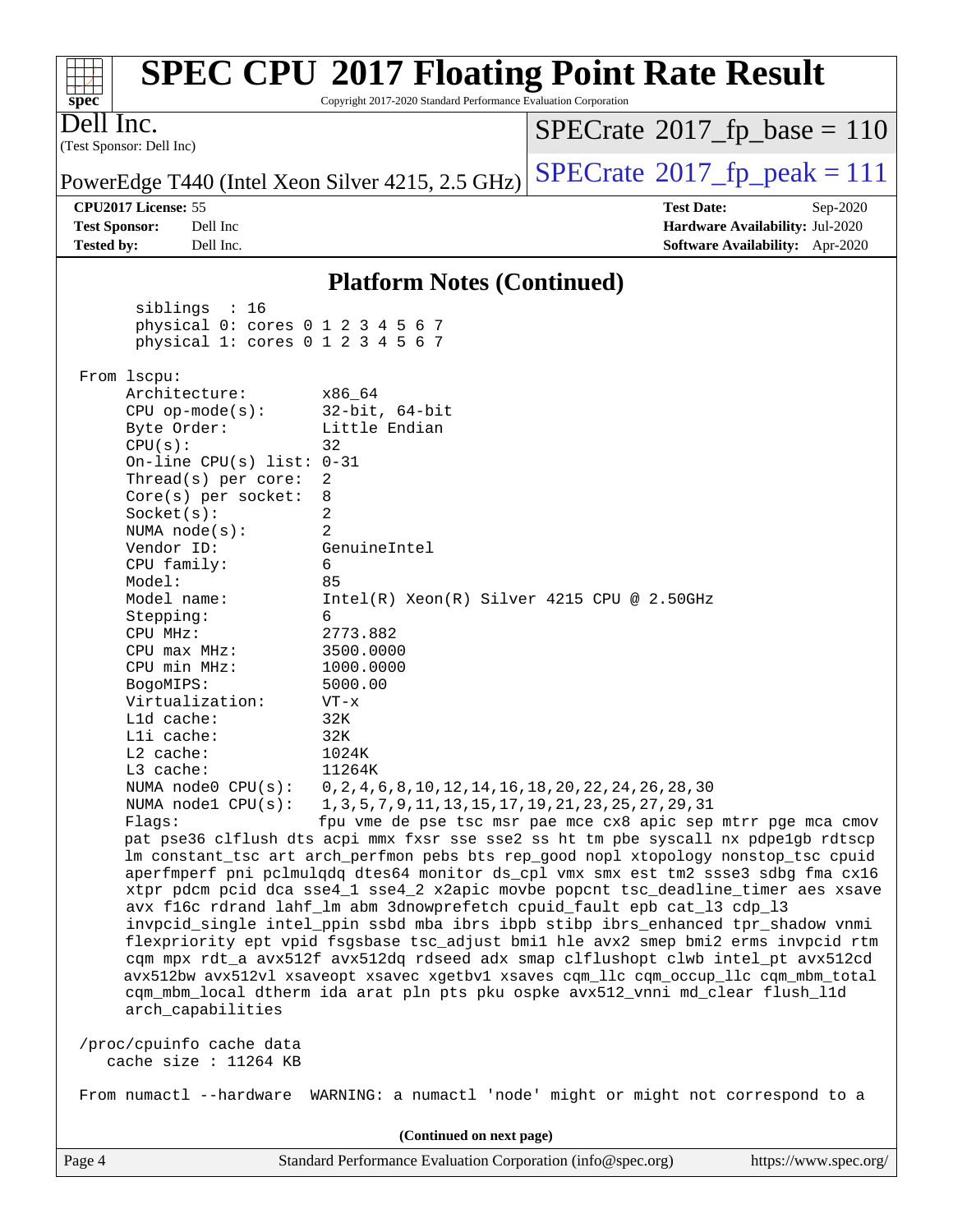| <b>SPEC CPU®2017 Floating Point Rate Result</b><br>spec<br>Copyright 2017-2020 Standard Performance Evaluation Corporation |                                                  |                                           |                                        |  |  |
|----------------------------------------------------------------------------------------------------------------------------|--------------------------------------------------|-------------------------------------------|----------------------------------------|--|--|
| $\overline{\text{D}}$ ell Inc.<br>(Test Sponsor: Dell Inc)                                                                 |                                                  | $SPECrate^{\circ}2017_fp\_base = 110$     |                                        |  |  |
|                                                                                                                            | PowerEdge T440 (Intel Xeon Silver 4215, 2.5 GHz) | $SPECrate^{\circledast}2017fr peak = 111$ |                                        |  |  |
| <b>CPU2017 License: 55</b>                                                                                                 |                                                  | <b>Test Date:</b>                         | $Sep-2020$                             |  |  |
| <b>Test Sponsor:</b>                                                                                                       | Dell Inc                                         |                                           | Hardware Availability: Jul-2020        |  |  |
| <b>Tested by:</b>                                                                                                          | Dell Inc.                                        |                                           | <b>Software Availability:</b> Apr-2020 |  |  |
|                                                                                                                            |                                                  |                                           |                                        |  |  |

### **[Platform Notes \(Continued\)](http://www.spec.org/auto/cpu2017/Docs/result-fields.html#PlatformNotes)**

 physical chip. available: 2 nodes (0-1) node 0 cpus: 0 2 4 6 8 10 12 14 16 18 20 22 24 26 28 30 node 0 size: 192074 MB node 0 free: 190648 MB node 1 cpus: 1 3 5 7 9 11 13 15 17 19 21 23 25 27 29 31 node 1 size: 193504 MB node 1 free: 192688 MB node distances: node 0 1 0: 10 21 1: 21 10 From /proc/meminfo MemTotal: 394832428 kB HugePages\_Total: 0 Hugepagesize: 2048 kB From /etc/\*release\* /etc/\*version\* os-release: NAME="Red Hat Enterprise Linux" VERSION="8.2 (Ootpa)" ID="rhel" ID\_LIKE="fedora" VERSION\_ID="8.2" PLATFORM\_ID="platform:el8" PRETTY\_NAME="Red Hat Enterprise Linux 8.2 (Ootpa)" ANSI\_COLOR="0;31" redhat-release: Red Hat Enterprise Linux release 8.2 (Ootpa) system-release: Red Hat Enterprise Linux release 8.2 (Ootpa) system-release-cpe: cpe:/o:redhat:enterprise\_linux:8.2:ga uname -a: Linux RHEL-8-2-SUT 4.18.0-193.el8.x86\_64 #1 SMP Fri Mar 27 14:35:58 UTC 2020 x86\_64 x86\_64 x86\_64 GNU/Linux Kernel self-reported vulnerability status: itlb\_multihit: KVM: Vulnerable CVE-2018-3620 (L1 Terminal Fault): Not affected Microarchitectural Data Sampling: Not affected CVE-2017-5754 (Meltdown): Not affected CVE-2018-3639 (Speculative Store Bypass): Mitigation: Speculative Store Bypass disabled via prctl and seccomp CVE-2017-5753 (Spectre variant 1): Mitigation: usercopy/swapgs barriers and \_\_user pointer sanitization CVE-2017-5715 (Spectre variant 2): Mitigation: Enhanced IBRS, IBPB: conditional, **(Continued on next page)**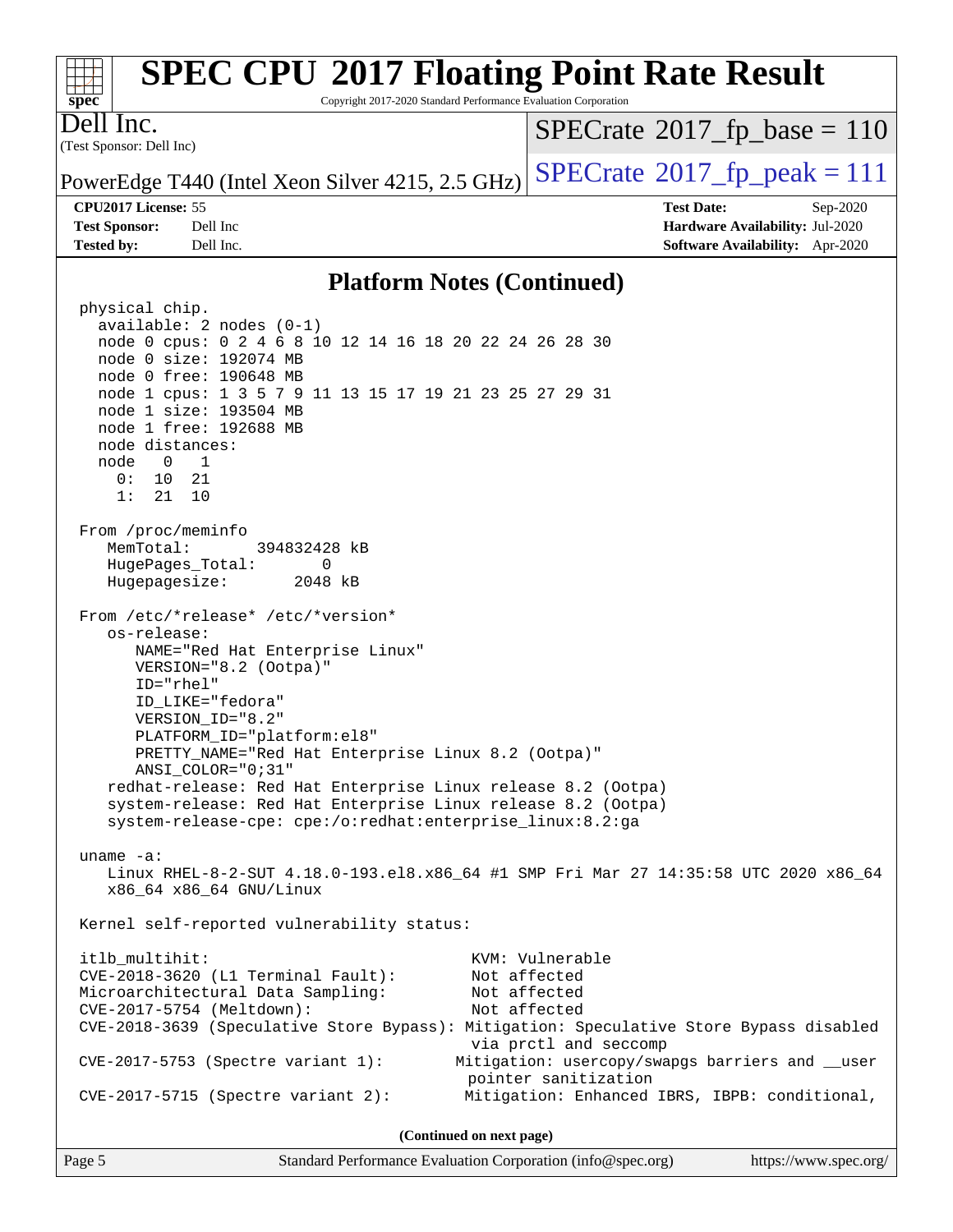| <b>SPEC CPU®2017 Floating Point Rate Result</b><br>$spec^*$<br>Copyright 2017-2020 Standard Performance Evaluation Corporation                    |                                               |  |  |  |
|---------------------------------------------------------------------------------------------------------------------------------------------------|-----------------------------------------------|--|--|--|
| lnc.<br>Je II<br>(Test Sponsor: Dell Inc)                                                                                                         | $SPECrate^{\circledast}2017_fp\_base = 110$   |  |  |  |
| PowerEdge T440 (Intel Xeon Silver 4215, 2.5 GHz)                                                                                                  | $SPECTate@2017_fp\_peak = 111$                |  |  |  |
| <b>CPU2017 License: 55</b>                                                                                                                        | <b>Test Date:</b><br>Sep-2020                 |  |  |  |
| <b>Test Sponsor:</b><br>Dell Inc                                                                                                                  | <b>Hardware Availability: Jul-2020</b>        |  |  |  |
| <b>Tested by:</b><br>Dell Inc.                                                                                                                    | Software Availability: Apr-2020               |  |  |  |
| <b>Platform Notes (Continued)</b>                                                                                                                 |                                               |  |  |  |
| RSB filling                                                                                                                                       |                                               |  |  |  |
| tsx async abort:                                                                                                                                  | Mitigation: Clear CPU buffers; SMT vulnerable |  |  |  |
| $run-level 3 Sep 14 15:38 last=5$                                                                                                                 |                                               |  |  |  |
| SPEC is set to: /home/cpu2017-ic19.1u1<br>Size Used Avail Use% Mounted on<br>Filesystem<br>Type<br>/dev/mapper/rhel-home xfs<br>392G 7.1G<br>385G | $2\%$ /home                                   |  |  |  |

 From /sys/devices/virtual/dmi/id BIOS: Dell Inc. 2.8.1 06/30/2020 Vendor: Dell Inc. Product: PowerEdge T440 Product Family: PowerEdge Serial: FBLH613

 Additional information from dmidecode follows. WARNING: Use caution when you interpret this section. The 'dmidecode' program reads system data which is "intended to allow hardware to be accurately determined", but the intent may not be met, as there are frequent changes to hardware, firmware, and the "DMTF SMBIOS" standard. Memory: 4x 00AD00B300AD HMA84GR7CJR4N-WM 32 GB 2 rank 2933 8x 00AD063200AD HMA84GR7CJR4N-WM 32 GB 2 rank 2933 4x Not Specified Not Specified

 (End of data from sysinfo program) Memory running at 2400

### **[Compiler Version Notes](http://www.spec.org/auto/cpu2017/Docs/result-fields.html#CompilerVersionNotes)**

| C                      | 519.1bm_r(base, peak) 538.imagick_r(base, peak)<br>$544$ .nab $r(base, peak)$                                                                      |                      |
|------------------------|----------------------------------------------------------------------------------------------------------------------------------------------------|----------------------|
| NextGen Build 20200304 | Intel(R) C Compiler for applications running on Intel(R) $64$ , Version 2021.1<br>Copyright (C) 1985-2020 Intel Corporation. All rights reserved.  |                      |
| $C++$                  | 508. namd $r(base, peak)$ 510. parest $r(base, peak)$                                                                                              |                      |
| NextGen Build 20200304 | Intel(R) $C++$ Compiler for applications running on Intel(R) 64, Version 2021.1<br>Copyright (C) 1985-2020 Intel Corporation. All rights reserved. |                      |
| Page 6                 | (Continued on next page)<br>Standard Performance Evaluation Corporation (info@spec.org)                                                            | https://www.spec.org |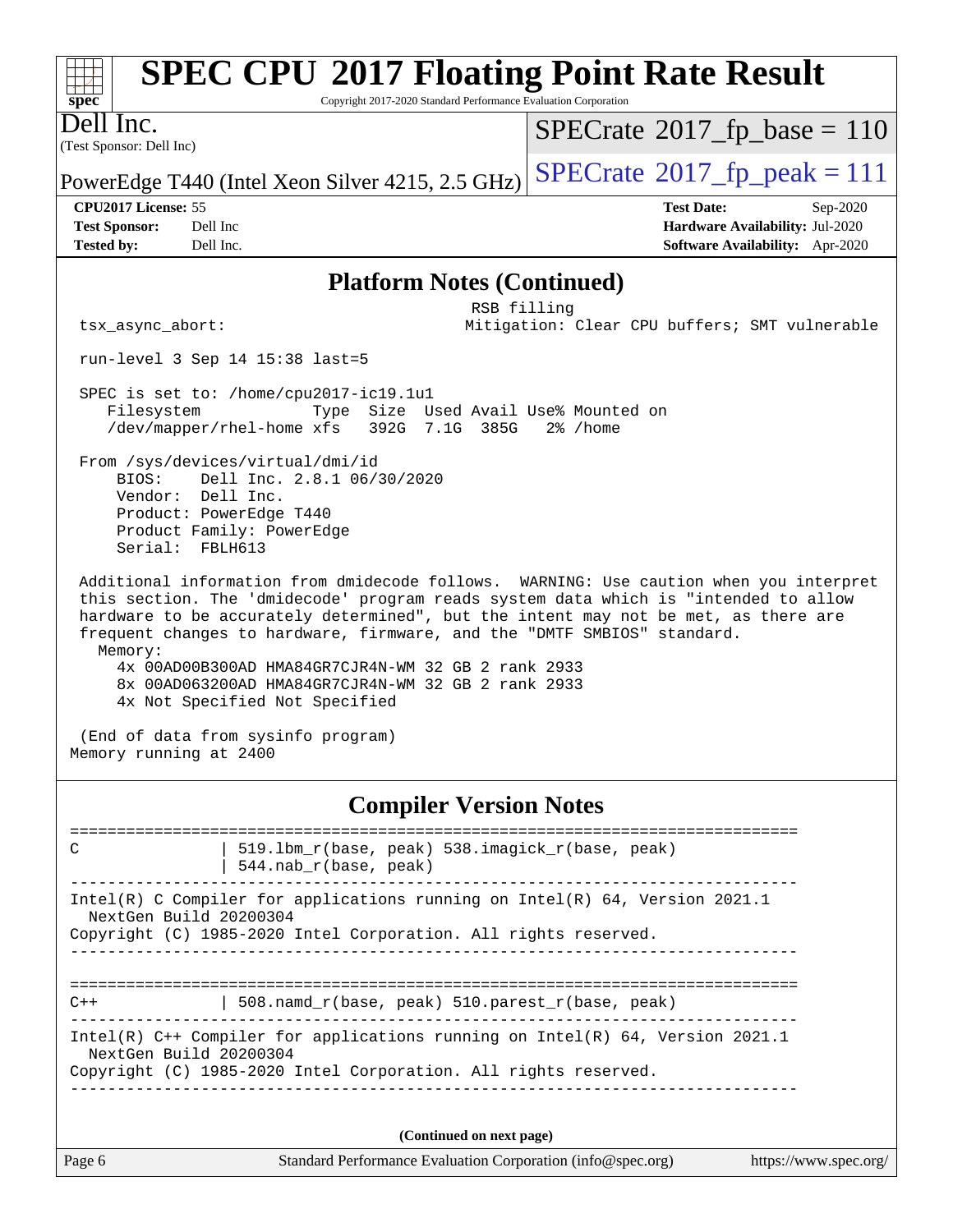| S<br>æ<br>Ü.<br>Ľ |  |  |  |  |  |
|-------------------|--|--|--|--|--|

Copyright 2017-2020 Standard Performance Evaluation Corporation

(Test Sponsor: Dell Inc) Dell Inc.

 $SPECrate$ <sup>®</sup>[2017\\_fp\\_base =](http://www.spec.org/auto/cpu2017/Docs/result-fields.html#SPECrate2017fpbase) 110

PowerEdge T440 (Intel Xeon Silver 4215, 2.5 GHz)  $\text{SPECrate}$  $\text{SPECrate}$  $\text{SPECrate}$ <sup>®</sup>[2017\\_fp\\_peak = 1](http://www.spec.org/auto/cpu2017/Docs/result-fields.html#SPECrate2017fppeak)11

**[Test Sponsor:](http://www.spec.org/auto/cpu2017/Docs/result-fields.html#TestSponsor)** Dell Inc **[Hardware Availability:](http://www.spec.org/auto/cpu2017/Docs/result-fields.html#HardwareAvailability)** Jul-2020 **[Tested by:](http://www.spec.org/auto/cpu2017/Docs/result-fields.html#Testedby)** Dell Inc. **[Software Availability:](http://www.spec.org/auto/cpu2017/Docs/result-fields.html#SoftwareAvailability)** Apr-2020

**[CPU2017 License:](http://www.spec.org/auto/cpu2017/Docs/result-fields.html#CPU2017License)** 55 **[Test Date:](http://www.spec.org/auto/cpu2017/Docs/result-fields.html#TestDate)** Sep-2020

**[Compiler Version Notes \(Continued\)](http://www.spec.org/auto/cpu2017/Docs/result-fields.html#CompilerVersionNotes)**

|                                                  | C++, C $\vert$ 511.povray_r(base) 526.blender_r(base, peak)                                                                                                                                                                                                                                                                                                              |                       |
|--------------------------------------------------|--------------------------------------------------------------------------------------------------------------------------------------------------------------------------------------------------------------------------------------------------------------------------------------------------------------------------------------------------------------------------|-----------------------|
| NextGen Build 20200304<br>NextGen Build 20200304 | Intel(R) C++ Compiler for applications running on Intel(R) 64, Version 2021.1<br>Copyright (C) 1985-2020 Intel Corporation. All rights reserved.<br>Intel(R) C Compiler for applications running on Intel(R) $64$ , Version 2021.1<br>Copyright (C) 1985-2020 Intel Corporation. All rights reserved.                                                                    |                       |
|                                                  | $C++$ , C $\qquad \qquad \vert$ 511.povray_r(peak)<br>___________________________________                                                                                                                                                                                                                                                                                |                       |
|                                                  | Intel(R) $C++$ Intel(R) 64 Compiler for applications running on Intel(R) 64,<br>Version 19.1.1.217 Build 20200306<br>Copyright (C) 1985-2020 Intel Corporation. All rights reserved.<br>Intel(R) C Intel(R) 64 Compiler for applications running on Intel(R) 64,<br>Version 19.1.1.217 Build 20200306<br>Copyright (C) 1985-2020 Intel Corporation. All rights reserved. |                       |
|                                                  | $C++$ , C $\qquad \qquad$ 511.povray_r(base) 526.blender_r(base, peak)                                                                                                                                                                                                                                                                                                   |                       |
| NextGen Build 20200304<br>NextGen Build 20200304 | Intel(R) $C++$ Compiler for applications running on Intel(R) 64, Version 2021.1<br>Copyright (C) 1985-2020 Intel Corporation. All rights reserved.<br>Intel(R) C Compiler for applications running on Intel(R) $64$ , Version 2021.1<br>Copyright (C) 1985-2020 Intel Corporation. All rights reserved.                                                                  |                       |
|                                                  | $C++$ , C $\qquad \qquad$ 511.povray_r(peak)                                                                                                                                                                                                                                                                                                                             |                       |
|                                                  | Intel(R) $C++$ Intel(R) 64 Compiler for applications running on Intel(R) 64,<br>Version 19.1.1.217 Build 20200306<br>Copyright (C) 1985-2020 Intel Corporation. All rights reserved.<br>Intel(R) C Intel(R) 64 Compiler for applications running on Intel(R) 64,<br>Version 19.1.1.217 Build 20200306<br>Copyright (C) 1985-2020 Intel Corporation. All rights reserved. |                       |
|                                                  | $C++$ , C, Fortran   507.cactuBSSN_r(base, peak)                                                                                                                                                                                                                                                                                                                         |                       |
|                                                  | (Continued on next page)                                                                                                                                                                                                                                                                                                                                                 |                       |
| Page 7                                           | Standard Performance Evaluation Corporation (info@spec.org)                                                                                                                                                                                                                                                                                                              | https://www.spec.org/ |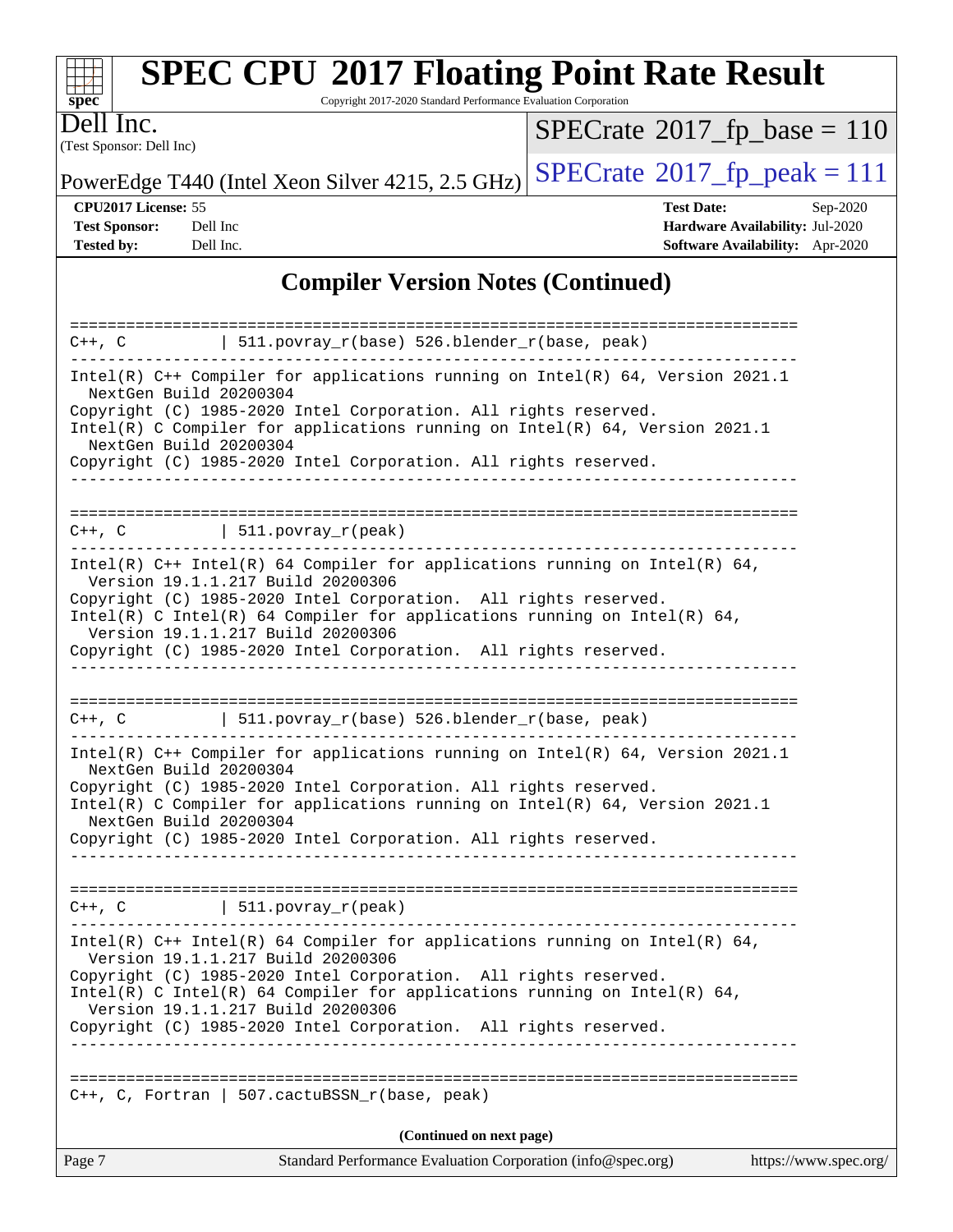| s<br>æ<br>п<br>I<br>Ľ |  |  |  |  |  |
|-----------------------|--|--|--|--|--|

Copyright 2017-2020 Standard Performance Evaluation Corporation

(Test Sponsor: Dell Inc) Dell Inc.

 $SPECrate$ <sup>®</sup>[2017\\_fp\\_base =](http://www.spec.org/auto/cpu2017/Docs/result-fields.html#SPECrate2017fpbase) 110

PowerEdge T440 (Intel Xeon Silver 4215, 2.5 GHz)  $\text{SPECrate}$  $\text{SPECrate}$  $\text{SPECrate}$ <sup>®</sup>[2017\\_fp\\_peak = 1](http://www.spec.org/auto/cpu2017/Docs/result-fields.html#SPECrate2017fppeak)11

**[CPU2017 License:](http://www.spec.org/auto/cpu2017/Docs/result-fields.html#CPU2017License)** 55 **[Test Date:](http://www.spec.org/auto/cpu2017/Docs/result-fields.html#TestDate)** Sep-2020 **[Test Sponsor:](http://www.spec.org/auto/cpu2017/Docs/result-fields.html#TestSponsor)** Dell Inc **[Hardware Availability:](http://www.spec.org/auto/cpu2017/Docs/result-fields.html#HardwareAvailability)** Jul-2020 **[Tested by:](http://www.spec.org/auto/cpu2017/Docs/result-fields.html#Testedby)** Dell Inc. **[Software Availability:](http://www.spec.org/auto/cpu2017/Docs/result-fields.html#SoftwareAvailability)** Apr-2020

## **[Compiler Version Notes \(Continued\)](http://www.spec.org/auto/cpu2017/Docs/result-fields.html#CompilerVersionNotes)**

| Page 8                                           | Standard Performance Evaluation Corporation (info@spec.org)                                                                                                                                                                                                                                                                                                                                                                                                                                         | https://www.spec.org/ |
|--------------------------------------------------|-----------------------------------------------------------------------------------------------------------------------------------------------------------------------------------------------------------------------------------------------------------------------------------------------------------------------------------------------------------------------------------------------------------------------------------------------------------------------------------------------------|-----------------------|
|                                                  | (Continued on next page)                                                                                                                                                                                                                                                                                                                                                                                                                                                                            |                       |
|                                                  | $Intel(R)$ Fortran Intel(R) 64 Compiler for applications running on Intel(R)                                                                                                                                                                                                                                                                                                                                                                                                                        |                       |
| Fortran, C                                       | $521.wrf_r(base) 527.cam4_r(base, peak)$                                                                                                                                                                                                                                                                                                                                                                                                                                                            |                       |
|                                                  | $Intel(R)$ Fortran Intel(R) 64 Compiler for applications running on Intel(R)<br>64, Version 19.1.1.217 Build 20200306<br>Copyright (C) 1985-2020 Intel Corporation. All rights reserved.<br>Intel(R) C Intel(R) 64 Compiler for applications running on Intel(R) 64,<br>Version 19.1.1.217 Build 20200306<br>Copyright (C) 1985-2020 Intel Corporation. All rights reserved.                                                                                                                        |                       |
| -----------------                                | Fortran, $C$   521.wrf_r(peak)                                                                                                                                                                                                                                                                                                                                                                                                                                                                      |                       |
| NextGen Build 20200304                           | $Intel(R)$ Fortran Intel(R) 64 Compiler for applications running on Intel(R)<br>64, Version 19.1.1.217 Build 20200306<br>Copyright (C) 1985-2020 Intel Corporation. All rights reserved.<br>Intel(R) C Compiler for applications running on Intel(R) 64, Version 2021.1<br>Copyright (C) 1985-2020 Intel Corporation. All rights reserved.                                                                                                                                                          |                       |
|                                                  | Fortran, C   521.wrf_r(base) $527$ .cam4_r(base, peak)                                                                                                                                                                                                                                                                                                                                                                                                                                              |                       |
|                                                  | -------------------------------------<br>$Intel(R)$ Fortran Intel(R) 64 Compiler for applications running on Intel(R)<br>64, Version 19.1.1.217 Build 20200306<br>Copyright (C) 1985-2020 Intel Corporation. All rights reserved.                                                                                                                                                                                                                                                                   |                       |
| Fortran                                          | 503.bwaves_r(base, peak) 549.fotonik3d_r(base, peak)<br>  554.roms_r(base, peak)                                                                                                                                                                                                                                                                                                                                                                                                                    |                       |
| NextGen Build 20200304<br>NextGen Build 20200304 | Intel(R) $C++$ Compiler for applications running on Intel(R) 64, Version 2021.1<br>Copyright (C) 1985-2020 Intel Corporation. All rights reserved.<br>Intel(R) C Compiler for applications running on $Intel(R) 64$ , Version 2021.1<br>Copyright (C) 1985-2020 Intel Corporation. All rights reserved.<br>$Intel(R)$ Fortran Intel(R) 64 Compiler for applications running on Intel(R)<br>64, Version 19.1.1.217 Build 20200306<br>Copyright (C) 1985-2020 Intel Corporation. All rights reserved. |                       |
|                                                  |                                                                                                                                                                                                                                                                                                                                                                                                                                                                                                     |                       |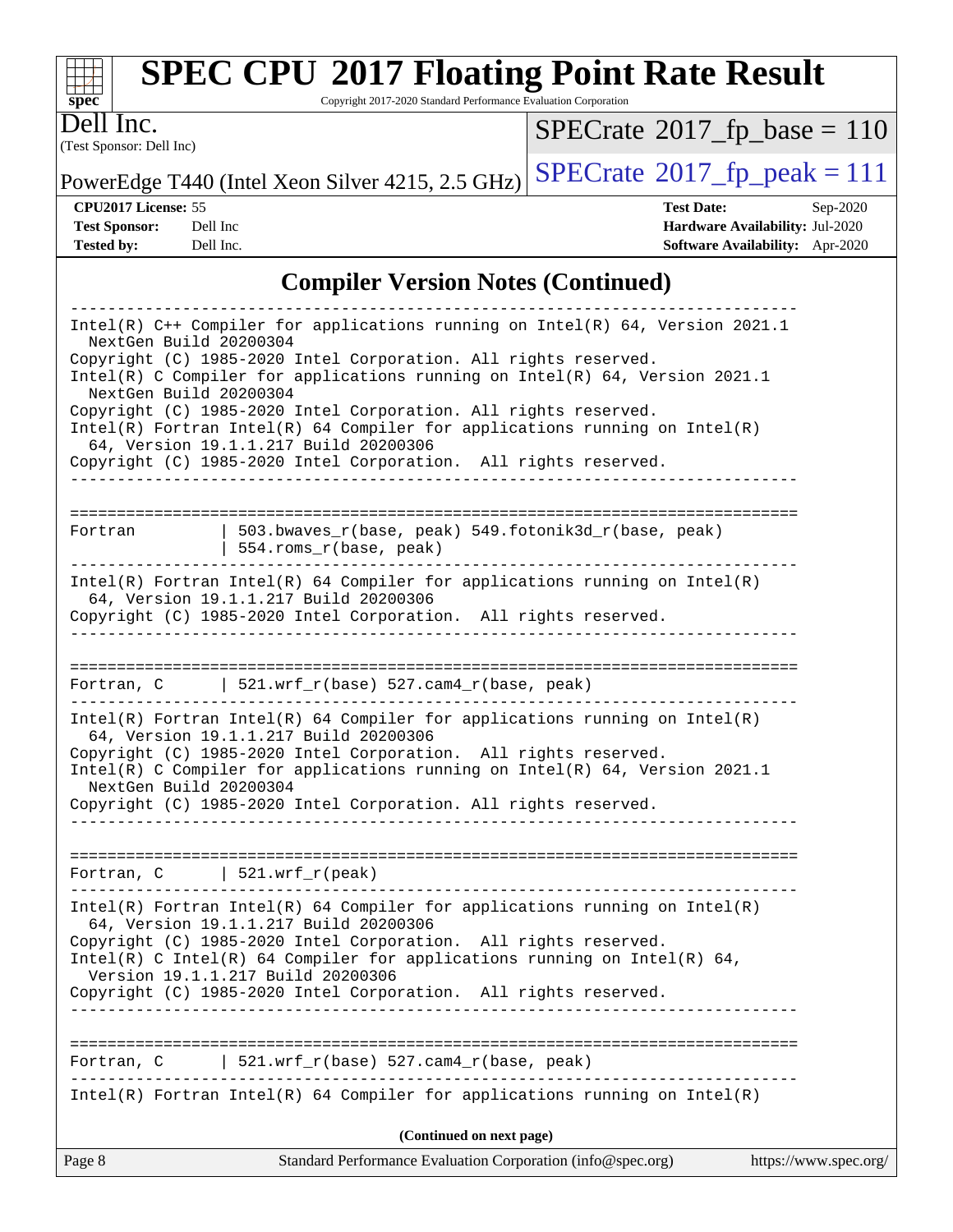| s | U | æ | Ľ |  |
|---|---|---|---|--|

Copyright 2017-2020 Standard Performance Evaluation Corporation

(Test Sponsor: Dell Inc) Dell Inc.

 $SPECrate$ <sup>®</sup>[2017\\_fp\\_base =](http://www.spec.org/auto/cpu2017/Docs/result-fields.html#SPECrate2017fpbase) 110

PowerEdge T440 (Intel Xeon Silver 4215, 2.5 GHz)  $\text{SPECrate}^{\circ}2017$  $\text{SPECrate}^{\circ}2017$  $\text{SPECrate}^{\circ}2017$  fp peak = 111

**[CPU2017 License:](http://www.spec.org/auto/cpu2017/Docs/result-fields.html#CPU2017License)** 55 **[Test Date:](http://www.spec.org/auto/cpu2017/Docs/result-fields.html#TestDate)** Sep-2020 **[Test Sponsor:](http://www.spec.org/auto/cpu2017/Docs/result-fields.html#TestSponsor)** Dell Inc **[Hardware Availability:](http://www.spec.org/auto/cpu2017/Docs/result-fields.html#HardwareAvailability)** Jul-2020 **[Tested by:](http://www.spec.org/auto/cpu2017/Docs/result-fields.html#Testedby)** Dell Inc. **[Software Availability:](http://www.spec.org/auto/cpu2017/Docs/result-fields.html#SoftwareAvailability)** Apr-2020

### **[Compiler Version Notes \(Continued\)](http://www.spec.org/auto/cpu2017/Docs/result-fields.html#CompilerVersionNotes)**

| 64, Version 19.1.1.217 Build 20200306<br>Copyright (C) 1985-2020 Intel Corporation. All rights reserved.<br>Intel(R) C Compiler for applications running on Intel(R) $64$ , Version 2021.1<br>NextGen Build 20200304<br>Copyright (C) 1985-2020 Intel Corporation. All rights reserved.                                                                                    |  |  |  |  |
|----------------------------------------------------------------------------------------------------------------------------------------------------------------------------------------------------------------------------------------------------------------------------------------------------------------------------------------------------------------------------|--|--|--|--|
| Fortran, $C$   521.wrf_r(peak)                                                                                                                                                                                                                                                                                                                                             |  |  |  |  |
| Intel(R) Fortran Intel(R) 64 Compiler for applications running on Intel(R)<br>64, Version 19.1.1.217 Build 20200306<br>Copyright (C) 1985-2020 Intel Corporation. All rights reserved.<br>Intel(R) C Intel(R) 64 Compiler for applications running on Intel(R) 64,<br>Version 19.1.1.217 Build 20200306<br>Copyright (C) 1985-2020 Intel Corporation. All rights reserved. |  |  |  |  |

**[Base Compiler Invocation](http://www.spec.org/auto/cpu2017/Docs/result-fields.html#BaseCompilerInvocation)**

[C benchmarks](http://www.spec.org/auto/cpu2017/Docs/result-fields.html#Cbenchmarks): [icc](http://www.spec.org/cpu2017/results/res2020q4/cpu2017-20200928-24063.flags.html#user_CCbase_intel_icc_66fc1ee009f7361af1fbd72ca7dcefbb700085f36577c54f309893dd4ec40d12360134090235512931783d35fd58c0460139e722d5067c5574d8eaf2b3e37e92)

[C++ benchmarks:](http://www.spec.org/auto/cpu2017/Docs/result-fields.html#CXXbenchmarks) [icpc](http://www.spec.org/cpu2017/results/res2020q4/cpu2017-20200928-24063.flags.html#user_CXXbase_intel_icpc_c510b6838c7f56d33e37e94d029a35b4a7bccf4766a728ee175e80a419847e808290a9b78be685c44ab727ea267ec2f070ec5dc83b407c0218cded6866a35d07)

[Fortran benchmarks](http://www.spec.org/auto/cpu2017/Docs/result-fields.html#Fortranbenchmarks): [ifort](http://www.spec.org/cpu2017/results/res2020q4/cpu2017-20200928-24063.flags.html#user_FCbase_intel_ifort_8111460550e3ca792625aed983ce982f94888b8b503583aa7ba2b8303487b4d8a21a13e7191a45c5fd58ff318f48f9492884d4413fa793fd88dd292cad7027ca)

[Benchmarks using both Fortran and C](http://www.spec.org/auto/cpu2017/Docs/result-fields.html#BenchmarksusingbothFortranandC): [ifort](http://www.spec.org/cpu2017/results/res2020q4/cpu2017-20200928-24063.flags.html#user_CC_FCbase_intel_ifort_8111460550e3ca792625aed983ce982f94888b8b503583aa7ba2b8303487b4d8a21a13e7191a45c5fd58ff318f48f9492884d4413fa793fd88dd292cad7027ca) [icc](http://www.spec.org/cpu2017/results/res2020q4/cpu2017-20200928-24063.flags.html#user_CC_FCbase_intel_icc_66fc1ee009f7361af1fbd72ca7dcefbb700085f36577c54f309893dd4ec40d12360134090235512931783d35fd58c0460139e722d5067c5574d8eaf2b3e37e92)

[Benchmarks using both C and C++](http://www.spec.org/auto/cpu2017/Docs/result-fields.html#BenchmarksusingbothCandCXX): [icpc](http://www.spec.org/cpu2017/results/res2020q4/cpu2017-20200928-24063.flags.html#user_CC_CXXbase_intel_icpc_c510b6838c7f56d33e37e94d029a35b4a7bccf4766a728ee175e80a419847e808290a9b78be685c44ab727ea267ec2f070ec5dc83b407c0218cded6866a35d07) [icc](http://www.spec.org/cpu2017/results/res2020q4/cpu2017-20200928-24063.flags.html#user_CC_CXXbase_intel_icc_66fc1ee009f7361af1fbd72ca7dcefbb700085f36577c54f309893dd4ec40d12360134090235512931783d35fd58c0460139e722d5067c5574d8eaf2b3e37e92)

[Benchmarks using Fortran, C, and C++:](http://www.spec.org/auto/cpu2017/Docs/result-fields.html#BenchmarksusingFortranCandCXX) [icpc](http://www.spec.org/cpu2017/results/res2020q4/cpu2017-20200928-24063.flags.html#user_CC_CXX_FCbase_intel_icpc_c510b6838c7f56d33e37e94d029a35b4a7bccf4766a728ee175e80a419847e808290a9b78be685c44ab727ea267ec2f070ec5dc83b407c0218cded6866a35d07) [icc](http://www.spec.org/cpu2017/results/res2020q4/cpu2017-20200928-24063.flags.html#user_CC_CXX_FCbase_intel_icc_66fc1ee009f7361af1fbd72ca7dcefbb700085f36577c54f309893dd4ec40d12360134090235512931783d35fd58c0460139e722d5067c5574d8eaf2b3e37e92) [ifort](http://www.spec.org/cpu2017/results/res2020q4/cpu2017-20200928-24063.flags.html#user_CC_CXX_FCbase_intel_ifort_8111460550e3ca792625aed983ce982f94888b8b503583aa7ba2b8303487b4d8a21a13e7191a45c5fd58ff318f48f9492884d4413fa793fd88dd292cad7027ca)

## **[Base Portability Flags](http://www.spec.org/auto/cpu2017/Docs/result-fields.html#BasePortabilityFlags)**

 503.bwaves\_r: [-DSPEC\\_LP64](http://www.spec.org/cpu2017/results/res2020q4/cpu2017-20200928-24063.flags.html#suite_basePORTABILITY503_bwaves_r_DSPEC_LP64) 507.cactuBSSN\_r: [-DSPEC\\_LP64](http://www.spec.org/cpu2017/results/res2020q4/cpu2017-20200928-24063.flags.html#suite_basePORTABILITY507_cactuBSSN_r_DSPEC_LP64) 508.namd\_r: [-DSPEC\\_LP64](http://www.spec.org/cpu2017/results/res2020q4/cpu2017-20200928-24063.flags.html#suite_basePORTABILITY508_namd_r_DSPEC_LP64)

**(Continued on next page)**

Page 9 Standard Performance Evaluation Corporation [\(info@spec.org\)](mailto:info@spec.org) <https://www.spec.org/>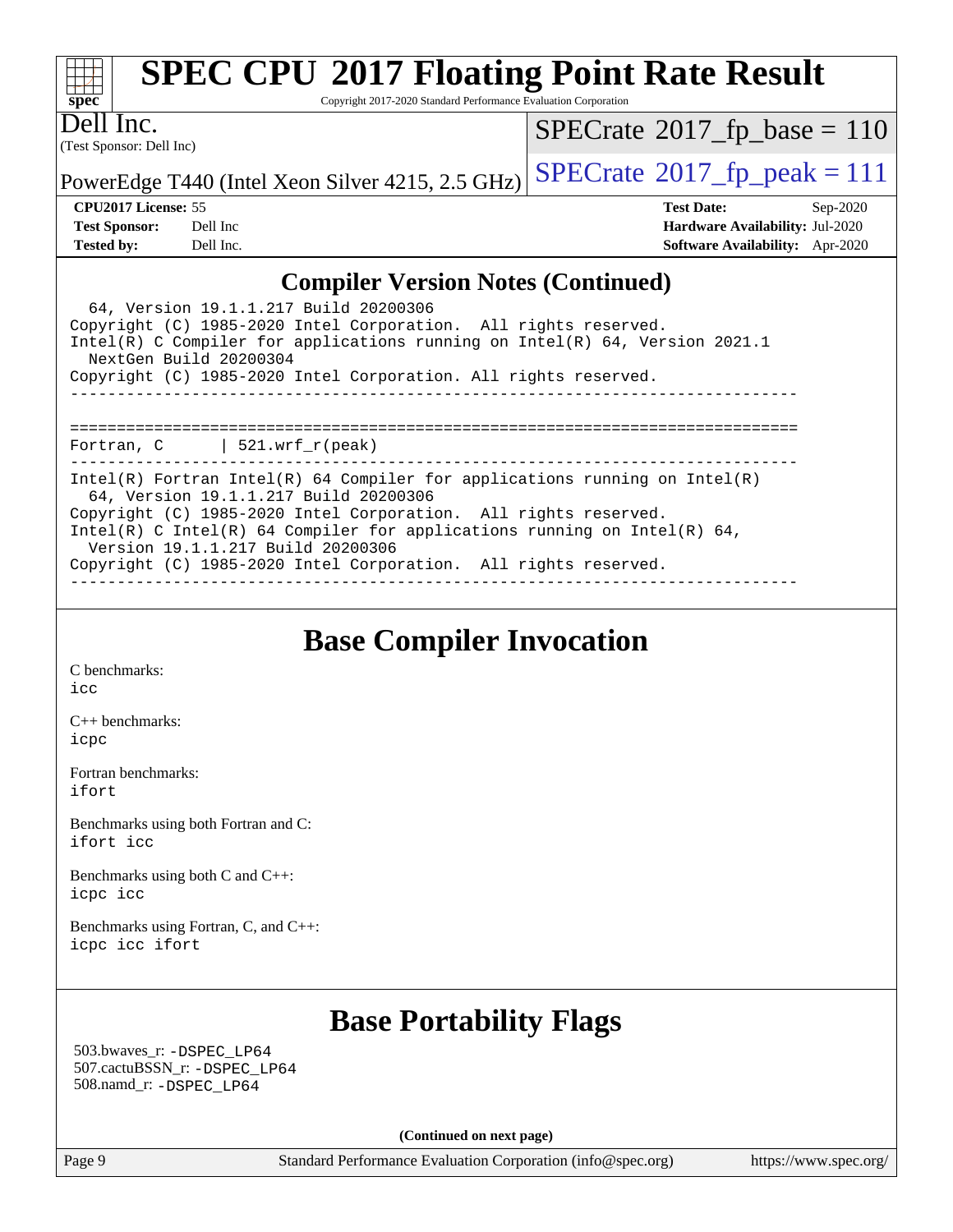

Copyright 2017-2020 Standard Performance Evaluation Corporation

Dell Inc.

(Test Sponsor: Dell Inc)

 $SPECrate$ <sup>®</sup>[2017\\_fp\\_base =](http://www.spec.org/auto/cpu2017/Docs/result-fields.html#SPECrate2017fpbase) 110

PowerEdge T440 (Intel Xeon Silver 4215, 2.5 GHz)  $\text{SPECrate}^{\circ}2017$  $\text{SPECrate}^{\circ}2017$  $\text{SPECrate}^{\circ}2017$  [p\_peak = 111]

**[CPU2017 License:](http://www.spec.org/auto/cpu2017/Docs/result-fields.html#CPU2017License)** 55 **[Test Date:](http://www.spec.org/auto/cpu2017/Docs/result-fields.html#TestDate)** Sep-2020 **[Test Sponsor:](http://www.spec.org/auto/cpu2017/Docs/result-fields.html#TestSponsor)** Dell Inc **[Hardware Availability:](http://www.spec.org/auto/cpu2017/Docs/result-fields.html#HardwareAvailability)** Jul-2020 **[Tested by:](http://www.spec.org/auto/cpu2017/Docs/result-fields.html#Testedby)** Dell Inc. **[Software Availability:](http://www.spec.org/auto/cpu2017/Docs/result-fields.html#SoftwareAvailability)** Apr-2020

## **[Base Portability Flags \(Continued\)](http://www.spec.org/auto/cpu2017/Docs/result-fields.html#BasePortabilityFlags)**

 510.parest\_r: [-DSPEC\\_LP64](http://www.spec.org/cpu2017/results/res2020q4/cpu2017-20200928-24063.flags.html#suite_basePORTABILITY510_parest_r_DSPEC_LP64) 511.povray\_r: [-DSPEC\\_LP64](http://www.spec.org/cpu2017/results/res2020q4/cpu2017-20200928-24063.flags.html#suite_basePORTABILITY511_povray_r_DSPEC_LP64) 519.lbm\_r: [-DSPEC\\_LP64](http://www.spec.org/cpu2017/results/res2020q4/cpu2017-20200928-24063.flags.html#suite_basePORTABILITY519_lbm_r_DSPEC_LP64) 521.wrf\_r: [-DSPEC\\_LP64](http://www.spec.org/cpu2017/results/res2020q4/cpu2017-20200928-24063.flags.html#suite_basePORTABILITY521_wrf_r_DSPEC_LP64) [-DSPEC\\_CASE\\_FLAG](http://www.spec.org/cpu2017/results/res2020q4/cpu2017-20200928-24063.flags.html#b521.wrf_r_baseCPORTABILITY_DSPEC_CASE_FLAG) [-convert big\\_endian](http://www.spec.org/cpu2017/results/res2020q4/cpu2017-20200928-24063.flags.html#user_baseFPORTABILITY521_wrf_r_convert_big_endian_c3194028bc08c63ac5d04de18c48ce6d347e4e562e8892b8bdbdc0214820426deb8554edfa529a3fb25a586e65a3d812c835984020483e7e73212c4d31a38223) 526.blender\_r: [-DSPEC\\_LP64](http://www.spec.org/cpu2017/results/res2020q4/cpu2017-20200928-24063.flags.html#suite_basePORTABILITY526_blender_r_DSPEC_LP64) [-DSPEC\\_LINUX](http://www.spec.org/cpu2017/results/res2020q4/cpu2017-20200928-24063.flags.html#b526.blender_r_baseCPORTABILITY_DSPEC_LINUX) [-funsigned-char](http://www.spec.org/cpu2017/results/res2020q4/cpu2017-20200928-24063.flags.html#user_baseCPORTABILITY526_blender_r_force_uchar_40c60f00ab013830e2dd6774aeded3ff59883ba5a1fc5fc14077f794d777847726e2a5858cbc7672e36e1b067e7e5c1d9a74f7176df07886a243d7cc18edfe67) 527.cam4\_r: [-DSPEC\\_LP64](http://www.spec.org/cpu2017/results/res2020q4/cpu2017-20200928-24063.flags.html#suite_basePORTABILITY527_cam4_r_DSPEC_LP64) [-DSPEC\\_CASE\\_FLAG](http://www.spec.org/cpu2017/results/res2020q4/cpu2017-20200928-24063.flags.html#b527.cam4_r_baseCPORTABILITY_DSPEC_CASE_FLAG) 538.imagick\_r: [-DSPEC\\_LP64](http://www.spec.org/cpu2017/results/res2020q4/cpu2017-20200928-24063.flags.html#suite_basePORTABILITY538_imagick_r_DSPEC_LP64) 544.nab\_r: [-DSPEC\\_LP64](http://www.spec.org/cpu2017/results/res2020q4/cpu2017-20200928-24063.flags.html#suite_basePORTABILITY544_nab_r_DSPEC_LP64) 549.fotonik3d\_r: [-DSPEC\\_LP64](http://www.spec.org/cpu2017/results/res2020q4/cpu2017-20200928-24063.flags.html#suite_basePORTABILITY549_fotonik3d_r_DSPEC_LP64) 554.roms\_r: [-DSPEC\\_LP64](http://www.spec.org/cpu2017/results/res2020q4/cpu2017-20200928-24063.flags.html#suite_basePORTABILITY554_roms_r_DSPEC_LP64)

## **[Base Optimization Flags](http://www.spec.org/auto/cpu2017/Docs/result-fields.html#BaseOptimizationFlags)**

#### [C benchmarks](http://www.spec.org/auto/cpu2017/Docs/result-fields.html#Cbenchmarks):

```
-m64 -qnextgen -std=c11
-Wl,-plugin-opt=-x86-branches-within-32B-boundaries -Wl,-z,muldefs
-fuse-ld=gold -xCORE-AVX512 -Ofast -ffast-math -flto -mfpmath=sse
-funroll-loops -qopt-mem-layout-trans=4
-L/usr/local/jemalloc64-5.0.1/lib -ljemalloc
```
[C++ benchmarks:](http://www.spec.org/auto/cpu2017/Docs/result-fields.html#CXXbenchmarks)

[-m64](http://www.spec.org/cpu2017/results/res2020q4/cpu2017-20200928-24063.flags.html#user_CXXbase_m64-icc) [-qnextgen](http://www.spec.org/cpu2017/results/res2020q4/cpu2017-20200928-24063.flags.html#user_CXXbase_f-qnextgen) [-Wl,-plugin-opt=-x86-branches-within-32B-boundaries](http://www.spec.org/cpu2017/results/res2020q4/cpu2017-20200928-24063.flags.html#user_CXXbase_f-x86-branches-within-32B-boundaries_0098b4e4317ae60947b7b728078a624952a08ac37a3c797dfb4ffeb399e0c61a9dd0f2f44ce917e9361fb9076ccb15e7824594512dd315205382d84209e912f3) [-Wl,-z,muldefs](http://www.spec.org/cpu2017/results/res2020q4/cpu2017-20200928-24063.flags.html#user_CXXbase_link_force_multiple1_b4cbdb97b34bdee9ceefcfe54f4c8ea74255f0b02a4b23e853cdb0e18eb4525ac79b5a88067c842dd0ee6996c24547a27a4b99331201badda8798ef8a743f577) [-fuse-ld=gold](http://www.spec.org/cpu2017/results/res2020q4/cpu2017-20200928-24063.flags.html#user_CXXbase_f-fuse-ld_920b3586e2b8c6e0748b9c84fa9b744736ba725a32cab14ad8f3d4ad28eecb2f59d1144823d2e17006539a88734fe1fc08fc3035f7676166309105a78aaabc32) [-xCORE-AVX512](http://www.spec.org/cpu2017/results/res2020q4/cpu2017-20200928-24063.flags.html#user_CXXbase_f-xCORE-AVX512) [-Ofast](http://www.spec.org/cpu2017/results/res2020q4/cpu2017-20200928-24063.flags.html#user_CXXbase_f-Ofast) [-ffast-math](http://www.spec.org/cpu2017/results/res2020q4/cpu2017-20200928-24063.flags.html#user_CXXbase_f-ffast-math) [-flto](http://www.spec.org/cpu2017/results/res2020q4/cpu2017-20200928-24063.flags.html#user_CXXbase_f-flto) [-mfpmath=sse](http://www.spec.org/cpu2017/results/res2020q4/cpu2017-20200928-24063.flags.html#user_CXXbase_f-mfpmath_70eb8fac26bde974f8ab713bc9086c5621c0b8d2f6c86f38af0bd7062540daf19db5f3a066d8c6684be05d84c9b6322eb3b5be6619d967835195b93d6c02afa1) [-funroll-loops](http://www.spec.org/cpu2017/results/res2020q4/cpu2017-20200928-24063.flags.html#user_CXXbase_f-funroll-loops) [-qopt-mem-layout-trans=4](http://www.spec.org/cpu2017/results/res2020q4/cpu2017-20200928-24063.flags.html#user_CXXbase_f-qopt-mem-layout-trans_fa39e755916c150a61361b7846f310bcdf6f04e385ef281cadf3647acec3f0ae266d1a1d22d972a7087a248fd4e6ca390a3634700869573d231a252c784941a8) [-L/usr/local/jemalloc64-5.0.1/lib](http://www.spec.org/cpu2017/results/res2020q4/cpu2017-20200928-24063.flags.html#user_CXXbase_jemalloc_link_path64_1_cc289568b1a6c0fd3b62c91b824c27fcb5af5e8098e6ad028160d21144ef1b8aef3170d2acf0bee98a8da324cfe4f67d0a3d0c4cc4673d993d694dc2a0df248b) [-ljemalloc](http://www.spec.org/cpu2017/results/res2020q4/cpu2017-20200928-24063.flags.html#user_CXXbase_jemalloc_link_lib_d1249b907c500fa1c0672f44f562e3d0f79738ae9e3c4a9c376d49f265a04b9c99b167ecedbf6711b3085be911c67ff61f150a17b3472be731631ba4d0471706)

[Fortran benchmarks](http://www.spec.org/auto/cpu2017/Docs/result-fields.html#Fortranbenchmarks):

[-m64](http://www.spec.org/cpu2017/results/res2020q4/cpu2017-20200928-24063.flags.html#user_FCbase_m64-icc) [-Wl,-plugin-opt=-x86-branches-within-32B-boundaries](http://www.spec.org/cpu2017/results/res2020q4/cpu2017-20200928-24063.flags.html#user_FCbase_f-x86-branches-within-32B-boundaries_0098b4e4317ae60947b7b728078a624952a08ac37a3c797dfb4ffeb399e0c61a9dd0f2f44ce917e9361fb9076ccb15e7824594512dd315205382d84209e912f3) [-Wl,-z,muldefs](http://www.spec.org/cpu2017/results/res2020q4/cpu2017-20200928-24063.flags.html#user_FCbase_link_force_multiple1_b4cbdb97b34bdee9ceefcfe54f4c8ea74255f0b02a4b23e853cdb0e18eb4525ac79b5a88067c842dd0ee6996c24547a27a4b99331201badda8798ef8a743f577) [-fuse-ld=gold](http://www.spec.org/cpu2017/results/res2020q4/cpu2017-20200928-24063.flags.html#user_FCbase_f-fuse-ld_920b3586e2b8c6e0748b9c84fa9b744736ba725a32cab14ad8f3d4ad28eecb2f59d1144823d2e17006539a88734fe1fc08fc3035f7676166309105a78aaabc32) [-xCORE-AVX512](http://www.spec.org/cpu2017/results/res2020q4/cpu2017-20200928-24063.flags.html#user_FCbase_f-xCORE-AVX512) [-O3](http://www.spec.org/cpu2017/results/res2020q4/cpu2017-20200928-24063.flags.html#user_FCbase_f-O3) [-ipo](http://www.spec.org/cpu2017/results/res2020q4/cpu2017-20200928-24063.flags.html#user_FCbase_f-ipo) [-no-prec-div](http://www.spec.org/cpu2017/results/res2020q4/cpu2017-20200928-24063.flags.html#user_FCbase_f-no-prec-div) [-qopt-prefetch](http://www.spec.org/cpu2017/results/res2020q4/cpu2017-20200928-24063.flags.html#user_FCbase_f-qopt-prefetch) [-ffinite-math-only](http://www.spec.org/cpu2017/results/res2020q4/cpu2017-20200928-24063.flags.html#user_FCbase_f_finite_math_only_cb91587bd2077682c4b38af759c288ed7c732db004271a9512da14a4f8007909a5f1427ecbf1a0fb78ff2a814402c6114ac565ca162485bbcae155b5e4258871) [-qopt-multiple-gather-scatter-by-shuffles](http://www.spec.org/cpu2017/results/res2020q4/cpu2017-20200928-24063.flags.html#user_FCbase_f-qopt-multiple-gather-scatter-by-shuffles) [-qopt-mem-layout-trans=4](http://www.spec.org/cpu2017/results/res2020q4/cpu2017-20200928-24063.flags.html#user_FCbase_f-qopt-mem-layout-trans_fa39e755916c150a61361b7846f310bcdf6f04e385ef281cadf3647acec3f0ae266d1a1d22d972a7087a248fd4e6ca390a3634700869573d231a252c784941a8) [-nostandard-realloc-lhs](http://www.spec.org/cpu2017/results/res2020q4/cpu2017-20200928-24063.flags.html#user_FCbase_f_2003_std_realloc_82b4557e90729c0f113870c07e44d33d6f5a304b4f63d4c15d2d0f1fab99f5daaed73bdb9275d9ae411527f28b936061aa8b9c8f2d63842963b95c9dd6426b8a) [-align array32byte](http://www.spec.org/cpu2017/results/res2020q4/cpu2017-20200928-24063.flags.html#user_FCbase_align_array32byte_b982fe038af199962ba9a80c053b8342c548c85b40b8e86eb3cc33dee0d7986a4af373ac2d51c3f7cf710a18d62fdce2948f201cd044323541f22fc0fffc51b6) [-auto](http://www.spec.org/cpu2017/results/res2020q4/cpu2017-20200928-24063.flags.html#user_FCbase_f-auto) [-mbranches-within-32B-boundaries](http://www.spec.org/cpu2017/results/res2020q4/cpu2017-20200928-24063.flags.html#user_FCbase_f-mbranches-within-32B-boundaries) [-L/usr/local/jemalloc64-5.0.1/lib](http://www.spec.org/cpu2017/results/res2020q4/cpu2017-20200928-24063.flags.html#user_FCbase_jemalloc_link_path64_1_cc289568b1a6c0fd3b62c91b824c27fcb5af5e8098e6ad028160d21144ef1b8aef3170d2acf0bee98a8da324cfe4f67d0a3d0c4cc4673d993d694dc2a0df248b) [-ljemalloc](http://www.spec.org/cpu2017/results/res2020q4/cpu2017-20200928-24063.flags.html#user_FCbase_jemalloc_link_lib_d1249b907c500fa1c0672f44f562e3d0f79738ae9e3c4a9c376d49f265a04b9c99b167ecedbf6711b3085be911c67ff61f150a17b3472be731631ba4d0471706)

#### [Benchmarks using both Fortran and C](http://www.spec.org/auto/cpu2017/Docs/result-fields.html#BenchmarksusingbothFortranandC):

```
-m64 -qnextgen -std=c11
-Wl,-plugin-opt=-x86-branches-within-32B-boundaries -Wl,-z,muldefs
-fuse-ld=gold -xCORE-AVX512 -Ofast -ffast-math -flto -mfpmath=sse
-funroll-loops -qopt-mem-layout-trans=4 -O3 -ipo -no-prec-div
-qopt-prefetch -ffinite-math-only
-qopt-multiple-gather-scatter-by-shuffles -nostandard-realloc-lhs
-align array32byte -auto -mbranches-within-32B-boundaries
-L/usr/local/jemalloc64-5.0.1/lib -ljemalloc
```
**(Continued on next page)**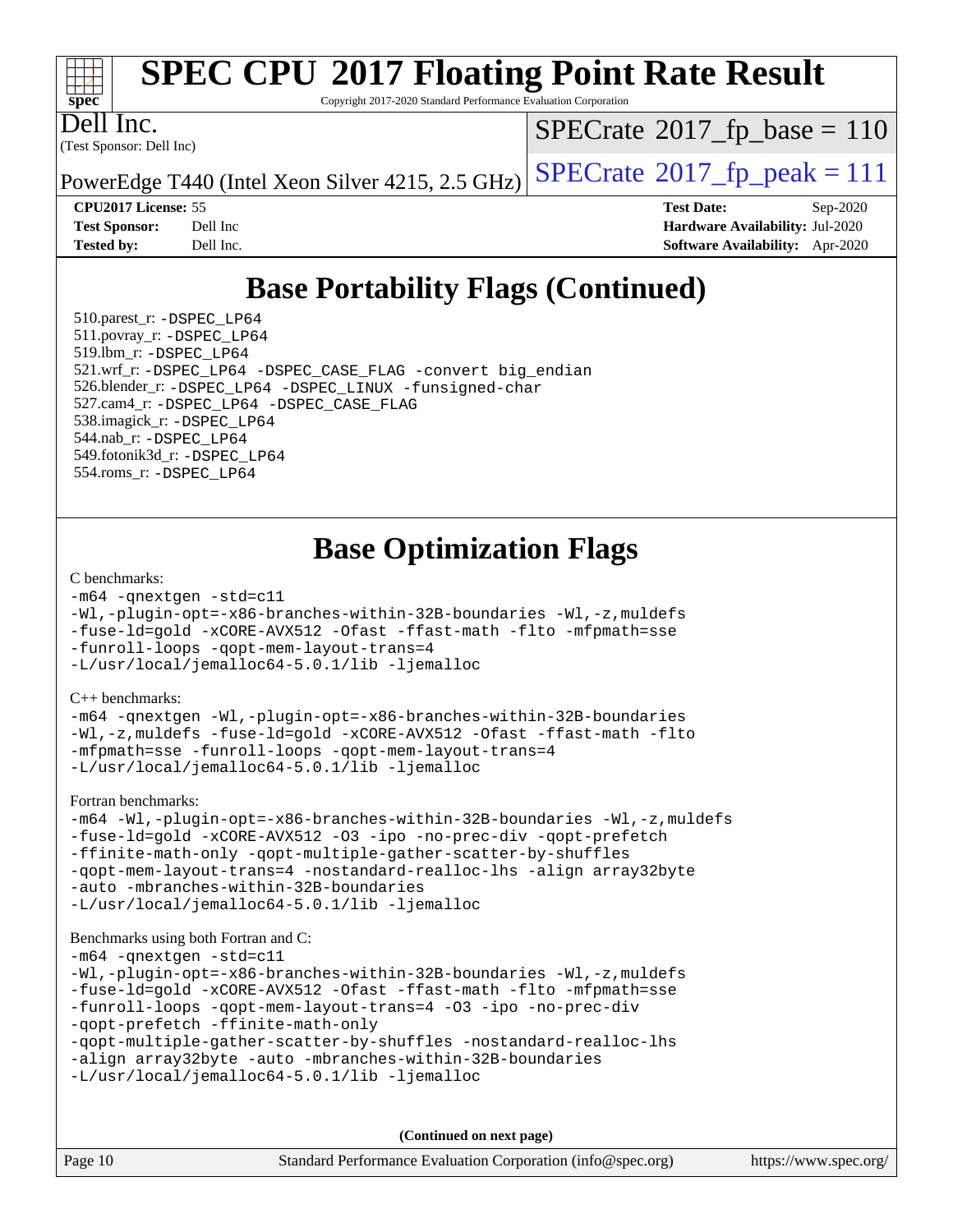

Copyright 2017-2020 Standard Performance Evaluation Corporation

Dell Inc.

(Test Sponsor: Dell Inc)

 $SPECTate$ <sup>®</sup>[2017\\_fp\\_base =](http://www.spec.org/auto/cpu2017/Docs/result-fields.html#SPECrate2017fpbase) 110

PowerEdge T440 (Intel Xeon Silver 4215, 2.5 GHz)  $\text{SPECrate}^{\circ}2017$  $\text{SPECrate}^{\circ}2017$  $\text{SPECrate}^{\circ}2017$  [p\_peak = 111]

**[CPU2017 License:](http://www.spec.org/auto/cpu2017/Docs/result-fields.html#CPU2017License)** 55 **[Test Date:](http://www.spec.org/auto/cpu2017/Docs/result-fields.html#TestDate)** Sep-2020 **[Test Sponsor:](http://www.spec.org/auto/cpu2017/Docs/result-fields.html#TestSponsor)** Dell Inc **[Hardware Availability:](http://www.spec.org/auto/cpu2017/Docs/result-fields.html#HardwareAvailability)** Jul-2020 **[Tested by:](http://www.spec.org/auto/cpu2017/Docs/result-fields.html#Testedby)** Dell Inc. **[Software Availability:](http://www.spec.org/auto/cpu2017/Docs/result-fields.html#SoftwareAvailability)** Apr-2020

## **[Base Optimization Flags \(Continued\)](http://www.spec.org/auto/cpu2017/Docs/result-fields.html#BaseOptimizationFlags)**

[Benchmarks using both C and C++](http://www.spec.org/auto/cpu2017/Docs/result-fields.html#BenchmarksusingbothCandCXX): [-m64](http://www.spec.org/cpu2017/results/res2020q4/cpu2017-20200928-24063.flags.html#user_CC_CXXbase_m64-icc) [-qnextgen](http://www.spec.org/cpu2017/results/res2020q4/cpu2017-20200928-24063.flags.html#user_CC_CXXbase_f-qnextgen) [-std=c11](http://www.spec.org/cpu2017/results/res2020q4/cpu2017-20200928-24063.flags.html#user_CC_CXXbase_std-icc-std_0e1c27790398a4642dfca32ffe6c27b5796f9c2d2676156f2e42c9c44eaad0c049b1cdb667a270c34d979996257aeb8fc440bfb01818dbc9357bd9d174cb8524) [-Wl,-plugin-opt=-x86-branches-within-32B-boundaries](http://www.spec.org/cpu2017/results/res2020q4/cpu2017-20200928-24063.flags.html#user_CC_CXXbase_f-x86-branches-within-32B-boundaries_0098b4e4317ae60947b7b728078a624952a08ac37a3c797dfb4ffeb399e0c61a9dd0f2f44ce917e9361fb9076ccb15e7824594512dd315205382d84209e912f3) [-Wl,-z,muldefs](http://www.spec.org/cpu2017/results/res2020q4/cpu2017-20200928-24063.flags.html#user_CC_CXXbase_link_force_multiple1_b4cbdb97b34bdee9ceefcfe54f4c8ea74255f0b02a4b23e853cdb0e18eb4525ac79b5a88067c842dd0ee6996c24547a27a4b99331201badda8798ef8a743f577) [-fuse-ld=gold](http://www.spec.org/cpu2017/results/res2020q4/cpu2017-20200928-24063.flags.html#user_CC_CXXbase_f-fuse-ld_920b3586e2b8c6e0748b9c84fa9b744736ba725a32cab14ad8f3d4ad28eecb2f59d1144823d2e17006539a88734fe1fc08fc3035f7676166309105a78aaabc32) [-xCORE-AVX512](http://www.spec.org/cpu2017/results/res2020q4/cpu2017-20200928-24063.flags.html#user_CC_CXXbase_f-xCORE-AVX512) [-Ofast](http://www.spec.org/cpu2017/results/res2020q4/cpu2017-20200928-24063.flags.html#user_CC_CXXbase_f-Ofast) [-ffast-math](http://www.spec.org/cpu2017/results/res2020q4/cpu2017-20200928-24063.flags.html#user_CC_CXXbase_f-ffast-math) [-flto](http://www.spec.org/cpu2017/results/res2020q4/cpu2017-20200928-24063.flags.html#user_CC_CXXbase_f-flto) [-mfpmath=sse](http://www.spec.org/cpu2017/results/res2020q4/cpu2017-20200928-24063.flags.html#user_CC_CXXbase_f-mfpmath_70eb8fac26bde974f8ab713bc9086c5621c0b8d2f6c86f38af0bd7062540daf19db5f3a066d8c6684be05d84c9b6322eb3b5be6619d967835195b93d6c02afa1) [-funroll-loops](http://www.spec.org/cpu2017/results/res2020q4/cpu2017-20200928-24063.flags.html#user_CC_CXXbase_f-funroll-loops) [-qopt-mem-layout-trans=4](http://www.spec.org/cpu2017/results/res2020q4/cpu2017-20200928-24063.flags.html#user_CC_CXXbase_f-qopt-mem-layout-trans_fa39e755916c150a61361b7846f310bcdf6f04e385ef281cadf3647acec3f0ae266d1a1d22d972a7087a248fd4e6ca390a3634700869573d231a252c784941a8) [-L/usr/local/jemalloc64-5.0.1/lib](http://www.spec.org/cpu2017/results/res2020q4/cpu2017-20200928-24063.flags.html#user_CC_CXXbase_jemalloc_link_path64_1_cc289568b1a6c0fd3b62c91b824c27fcb5af5e8098e6ad028160d21144ef1b8aef3170d2acf0bee98a8da324cfe4f67d0a3d0c4cc4673d993d694dc2a0df248b) [-ljemalloc](http://www.spec.org/cpu2017/results/res2020q4/cpu2017-20200928-24063.flags.html#user_CC_CXXbase_jemalloc_link_lib_d1249b907c500fa1c0672f44f562e3d0f79738ae9e3c4a9c376d49f265a04b9c99b167ecedbf6711b3085be911c67ff61f150a17b3472be731631ba4d0471706)

[Benchmarks using Fortran, C, and C++:](http://www.spec.org/auto/cpu2017/Docs/result-fields.html#BenchmarksusingFortranCandCXX)

[-m64](http://www.spec.org/cpu2017/results/res2020q4/cpu2017-20200928-24063.flags.html#user_CC_CXX_FCbase_m64-icc) [-qnextgen](http://www.spec.org/cpu2017/results/res2020q4/cpu2017-20200928-24063.flags.html#user_CC_CXX_FCbase_f-qnextgen) [-std=c11](http://www.spec.org/cpu2017/results/res2020q4/cpu2017-20200928-24063.flags.html#user_CC_CXX_FCbase_std-icc-std_0e1c27790398a4642dfca32ffe6c27b5796f9c2d2676156f2e42c9c44eaad0c049b1cdb667a270c34d979996257aeb8fc440bfb01818dbc9357bd9d174cb8524) [-Wl,-plugin-opt=-x86-branches-within-32B-boundaries](http://www.spec.org/cpu2017/results/res2020q4/cpu2017-20200928-24063.flags.html#user_CC_CXX_FCbase_f-x86-branches-within-32B-boundaries_0098b4e4317ae60947b7b728078a624952a08ac37a3c797dfb4ffeb399e0c61a9dd0f2f44ce917e9361fb9076ccb15e7824594512dd315205382d84209e912f3) [-Wl,-z,muldefs](http://www.spec.org/cpu2017/results/res2020q4/cpu2017-20200928-24063.flags.html#user_CC_CXX_FCbase_link_force_multiple1_b4cbdb97b34bdee9ceefcfe54f4c8ea74255f0b02a4b23e853cdb0e18eb4525ac79b5a88067c842dd0ee6996c24547a27a4b99331201badda8798ef8a743f577) [-fuse-ld=gold](http://www.spec.org/cpu2017/results/res2020q4/cpu2017-20200928-24063.flags.html#user_CC_CXX_FCbase_f-fuse-ld_920b3586e2b8c6e0748b9c84fa9b744736ba725a32cab14ad8f3d4ad28eecb2f59d1144823d2e17006539a88734fe1fc08fc3035f7676166309105a78aaabc32) [-xCORE-AVX512](http://www.spec.org/cpu2017/results/res2020q4/cpu2017-20200928-24063.flags.html#user_CC_CXX_FCbase_f-xCORE-AVX512) [-Ofast](http://www.spec.org/cpu2017/results/res2020q4/cpu2017-20200928-24063.flags.html#user_CC_CXX_FCbase_f-Ofast) [-ffast-math](http://www.spec.org/cpu2017/results/res2020q4/cpu2017-20200928-24063.flags.html#user_CC_CXX_FCbase_f-ffast-math) [-flto](http://www.spec.org/cpu2017/results/res2020q4/cpu2017-20200928-24063.flags.html#user_CC_CXX_FCbase_f-flto) [-mfpmath=sse](http://www.spec.org/cpu2017/results/res2020q4/cpu2017-20200928-24063.flags.html#user_CC_CXX_FCbase_f-mfpmath_70eb8fac26bde974f8ab713bc9086c5621c0b8d2f6c86f38af0bd7062540daf19db5f3a066d8c6684be05d84c9b6322eb3b5be6619d967835195b93d6c02afa1) [-funroll-loops](http://www.spec.org/cpu2017/results/res2020q4/cpu2017-20200928-24063.flags.html#user_CC_CXX_FCbase_f-funroll-loops) [-qopt-mem-layout-trans=4](http://www.spec.org/cpu2017/results/res2020q4/cpu2017-20200928-24063.flags.html#user_CC_CXX_FCbase_f-qopt-mem-layout-trans_fa39e755916c150a61361b7846f310bcdf6f04e385ef281cadf3647acec3f0ae266d1a1d22d972a7087a248fd4e6ca390a3634700869573d231a252c784941a8) [-O3](http://www.spec.org/cpu2017/results/res2020q4/cpu2017-20200928-24063.flags.html#user_CC_CXX_FCbase_f-O3) [-ipo](http://www.spec.org/cpu2017/results/res2020q4/cpu2017-20200928-24063.flags.html#user_CC_CXX_FCbase_f-ipo) [-no-prec-div](http://www.spec.org/cpu2017/results/res2020q4/cpu2017-20200928-24063.flags.html#user_CC_CXX_FCbase_f-no-prec-div) [-qopt-prefetch](http://www.spec.org/cpu2017/results/res2020q4/cpu2017-20200928-24063.flags.html#user_CC_CXX_FCbase_f-qopt-prefetch) [-ffinite-math-only](http://www.spec.org/cpu2017/results/res2020q4/cpu2017-20200928-24063.flags.html#user_CC_CXX_FCbase_f_finite_math_only_cb91587bd2077682c4b38af759c288ed7c732db004271a9512da14a4f8007909a5f1427ecbf1a0fb78ff2a814402c6114ac565ca162485bbcae155b5e4258871)

```
-qopt-multiple-gather-scatter-by-shuffles -nostandard-realloc-lhs
-align array32byte -auto -mbranches-within-32B-boundaries
-L/usr/local/jemalloc64-5.0.1/lib -ljemalloc
```
## **[Peak Compiler Invocation](http://www.spec.org/auto/cpu2017/Docs/result-fields.html#PeakCompilerInvocation)**

[C benchmarks](http://www.spec.org/auto/cpu2017/Docs/result-fields.html#Cbenchmarks):

[icc](http://www.spec.org/cpu2017/results/res2020q4/cpu2017-20200928-24063.flags.html#user_CCpeak_intel_icc_66fc1ee009f7361af1fbd72ca7dcefbb700085f36577c54f309893dd4ec40d12360134090235512931783d35fd58c0460139e722d5067c5574d8eaf2b3e37e92)

[C++ benchmarks:](http://www.spec.org/auto/cpu2017/Docs/result-fields.html#CXXbenchmarks) [icpc](http://www.spec.org/cpu2017/results/res2020q4/cpu2017-20200928-24063.flags.html#user_CXXpeak_intel_icpc_c510b6838c7f56d33e37e94d029a35b4a7bccf4766a728ee175e80a419847e808290a9b78be685c44ab727ea267ec2f070ec5dc83b407c0218cded6866a35d07)

[Fortran benchmarks](http://www.spec.org/auto/cpu2017/Docs/result-fields.html#Fortranbenchmarks): [ifort](http://www.spec.org/cpu2017/results/res2020q4/cpu2017-20200928-24063.flags.html#user_FCpeak_intel_ifort_8111460550e3ca792625aed983ce982f94888b8b503583aa7ba2b8303487b4d8a21a13e7191a45c5fd58ff318f48f9492884d4413fa793fd88dd292cad7027ca)

[Benchmarks using both Fortran and C](http://www.spec.org/auto/cpu2017/Docs/result-fields.html#BenchmarksusingbothFortranandC): [ifort](http://www.spec.org/cpu2017/results/res2020q4/cpu2017-20200928-24063.flags.html#user_CC_FCpeak_intel_ifort_8111460550e3ca792625aed983ce982f94888b8b503583aa7ba2b8303487b4d8a21a13e7191a45c5fd58ff318f48f9492884d4413fa793fd88dd292cad7027ca) [icc](http://www.spec.org/cpu2017/results/res2020q4/cpu2017-20200928-24063.flags.html#user_CC_FCpeak_intel_icc_66fc1ee009f7361af1fbd72ca7dcefbb700085f36577c54f309893dd4ec40d12360134090235512931783d35fd58c0460139e722d5067c5574d8eaf2b3e37e92)

[Benchmarks using both C and C++](http://www.spec.org/auto/cpu2017/Docs/result-fields.html#BenchmarksusingbothCandCXX): [icpc](http://www.spec.org/cpu2017/results/res2020q4/cpu2017-20200928-24063.flags.html#user_CC_CXXpeak_intel_icpc_c510b6838c7f56d33e37e94d029a35b4a7bccf4766a728ee175e80a419847e808290a9b78be685c44ab727ea267ec2f070ec5dc83b407c0218cded6866a35d07) [icc](http://www.spec.org/cpu2017/results/res2020q4/cpu2017-20200928-24063.flags.html#user_CC_CXXpeak_intel_icc_66fc1ee009f7361af1fbd72ca7dcefbb700085f36577c54f309893dd4ec40d12360134090235512931783d35fd58c0460139e722d5067c5574d8eaf2b3e37e92)

[Benchmarks using Fortran, C, and C++:](http://www.spec.org/auto/cpu2017/Docs/result-fields.html#BenchmarksusingFortranCandCXX) [icpc](http://www.spec.org/cpu2017/results/res2020q4/cpu2017-20200928-24063.flags.html#user_CC_CXX_FCpeak_intel_icpc_c510b6838c7f56d33e37e94d029a35b4a7bccf4766a728ee175e80a419847e808290a9b78be685c44ab727ea267ec2f070ec5dc83b407c0218cded6866a35d07) [icc](http://www.spec.org/cpu2017/results/res2020q4/cpu2017-20200928-24063.flags.html#user_CC_CXX_FCpeak_intel_icc_66fc1ee009f7361af1fbd72ca7dcefbb700085f36577c54f309893dd4ec40d12360134090235512931783d35fd58c0460139e722d5067c5574d8eaf2b3e37e92) [ifort](http://www.spec.org/cpu2017/results/res2020q4/cpu2017-20200928-24063.flags.html#user_CC_CXX_FCpeak_intel_ifort_8111460550e3ca792625aed983ce982f94888b8b503583aa7ba2b8303487b4d8a21a13e7191a45c5fd58ff318f48f9492884d4413fa793fd88dd292cad7027ca)

## **[Peak Portability Flags](http://www.spec.org/auto/cpu2017/Docs/result-fields.html#PeakPortabilityFlags)**

Same as Base Portability Flags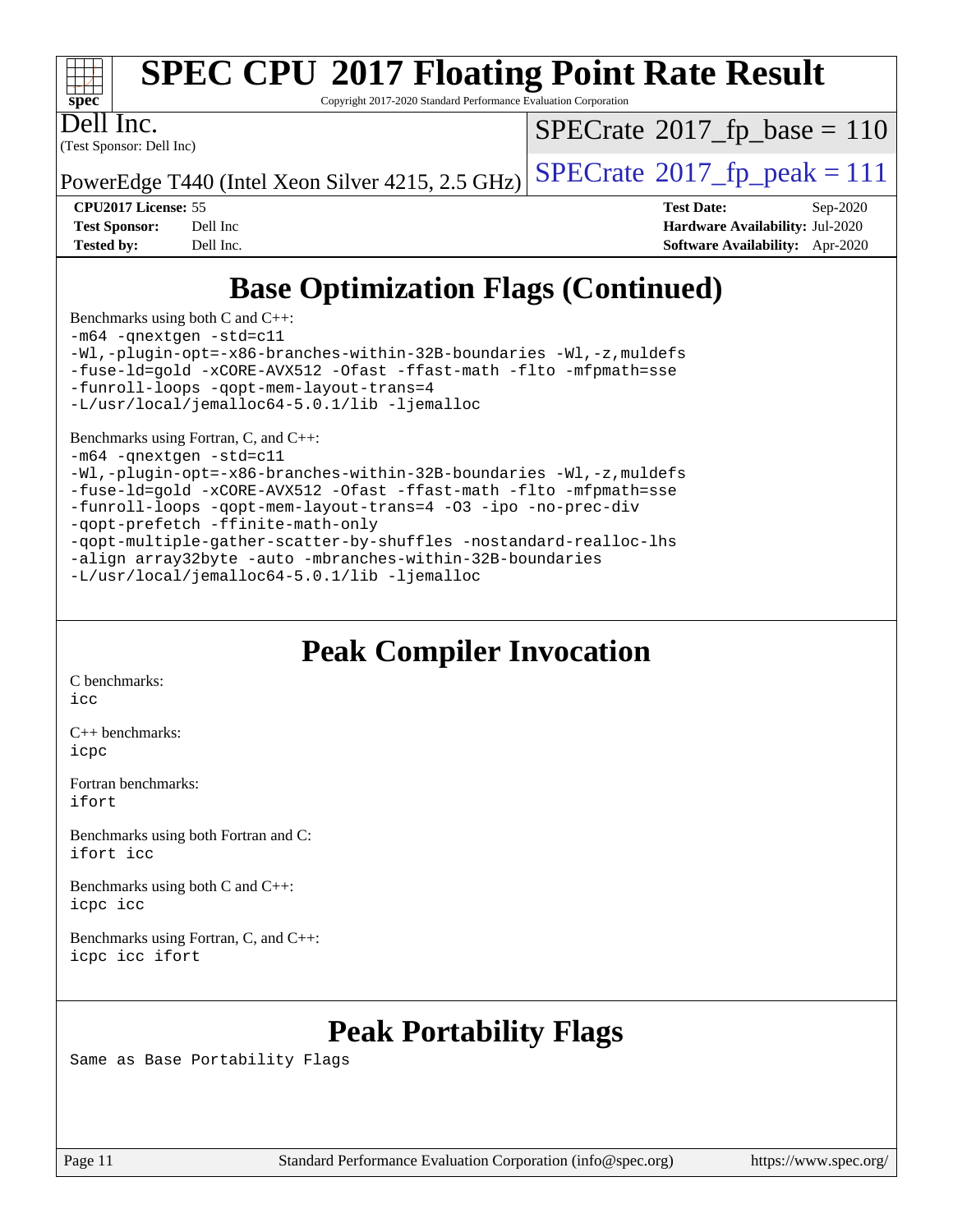| <b>SPEC CPU®2017 Floating Point Rate Result</b><br>Copyright 2017-2020 Standard Performance Evaluation Corporation<br>$spec^*$                                                                                                                                                                                                                                                                 |                                                                  |  |  |  |  |
|------------------------------------------------------------------------------------------------------------------------------------------------------------------------------------------------------------------------------------------------------------------------------------------------------------------------------------------------------------------------------------------------|------------------------------------------------------------------|--|--|--|--|
| Dell Inc.                                                                                                                                                                                                                                                                                                                                                                                      | $SPECrate^{\circ}2017$ _fp_base = 110                            |  |  |  |  |
| (Test Sponsor: Dell Inc)                                                                                                                                                                                                                                                                                                                                                                       | $SPECrate^{\circ}2017$ fp peak = 111                             |  |  |  |  |
| PowerEdge T440 (Intel Xeon Silver 4215, 2.5 GHz)                                                                                                                                                                                                                                                                                                                                               |                                                                  |  |  |  |  |
| CPU2017 License: 55<br><b>Test Sponsor:</b><br>Dell Inc                                                                                                                                                                                                                                                                                                                                        | <b>Test Date:</b><br>Sep-2020<br>Hardware Availability: Jul-2020 |  |  |  |  |
| Dell Inc.<br><b>Tested by:</b>                                                                                                                                                                                                                                                                                                                                                                 | Software Availability: Apr-2020                                  |  |  |  |  |
| <b>Peak Optimization Flags</b>                                                                                                                                                                                                                                                                                                                                                                 |                                                                  |  |  |  |  |
| C benchmarks:                                                                                                                                                                                                                                                                                                                                                                                  |                                                                  |  |  |  |  |
| $519.$ lbm_r: basepeak = yes                                                                                                                                                                                                                                                                                                                                                                   |                                                                  |  |  |  |  |
| $538.\text{imagek}_r:$ basepeak = yes                                                                                                                                                                                                                                                                                                                                                          |                                                                  |  |  |  |  |
| $544$ .nab_r: basepeak = yes                                                                                                                                                                                                                                                                                                                                                                   |                                                                  |  |  |  |  |
| $C_{++}$ benchmarks:                                                                                                                                                                                                                                                                                                                                                                           |                                                                  |  |  |  |  |
| $508$ .namd_r: basepeak = yes                                                                                                                                                                                                                                                                                                                                                                  |                                                                  |  |  |  |  |
| 510.parest_r: -m64 -qnextgen<br>-Wl,-plugin-opt=-x86-branches-within-32B-boundaries<br>-Wl,-z, muldefs -fuse-ld=gold -xCORE-AVX512 -Ofast<br>-ffast-math -flto -mfpmath=sse -funroll-loops<br>-qopt-mem-layout-trans=4 -L/usr/local/jemalloc64-5.0.1/lib<br>-ljemalloc                                                                                                                         |                                                                  |  |  |  |  |
| Fortran benchmarks:                                                                                                                                                                                                                                                                                                                                                                            |                                                                  |  |  |  |  |
| 503.bwaves_r: -m64 -Wl,-plugin-opt=-x86-branches-within-32B-boundaries<br>-Wl,-z, muldefs -fuse-ld=gold -xCORE-AVX512 -03 -ipo<br>-no-prec-div -qopt-prefetch -ffinite-math-only<br>-gopt-multiple-gather-scatter-by-shuffles<br>-qopt-mem-layout-trans=4 -nostandard-realloc-lhs<br>-align array32byte -auto -mbranches-within-32B-boundaries<br>-L/usr/local/jemalloc64-5.0.1/lib -ljemalloc |                                                                  |  |  |  |  |
| $549$ .fotonik $3d$ _r: basepeak = yes                                                                                                                                                                                                                                                                                                                                                         |                                                                  |  |  |  |  |
| 554.roms_r: Same as 503.bwaves_r                                                                                                                                                                                                                                                                                                                                                               |                                                                  |  |  |  |  |
| Benchmarks using both Fortran and C:                                                                                                                                                                                                                                                                                                                                                           |                                                                  |  |  |  |  |
| 521.wrf_r: -prof-gen(pass 1) -prof-use(pass 2) -xCORE-AVX512 -03<br>-ipo -no-prec-div -qopt-prefetch -ffinite-math-only<br>-qopt-multiple-gather-scatter-by-shuffles<br>-qopt-mem-layout-trans=4 -mbranches-within-32B-boundaries<br>-nostandard-realloc-lhs -align array32byte -auto<br>-L/usr/local/jemalloc64-5.0.1/lib -ljemalloc                                                          |                                                                  |  |  |  |  |
| $527.cam4_r$ : basepeak = yes                                                                                                                                                                                                                                                                                                                                                                  |                                                                  |  |  |  |  |
| Benchmarks using both $C$ and $C++$ :                                                                                                                                                                                                                                                                                                                                                          |                                                                  |  |  |  |  |
|                                                                                                                                                                                                                                                                                                                                                                                                |                                                                  |  |  |  |  |
| (Continued on next page)                                                                                                                                                                                                                                                                                                                                                                       |                                                                  |  |  |  |  |

Page 12 Standard Performance Evaluation Corporation [\(info@spec.org\)](mailto:info@spec.org) <https://www.spec.org/>